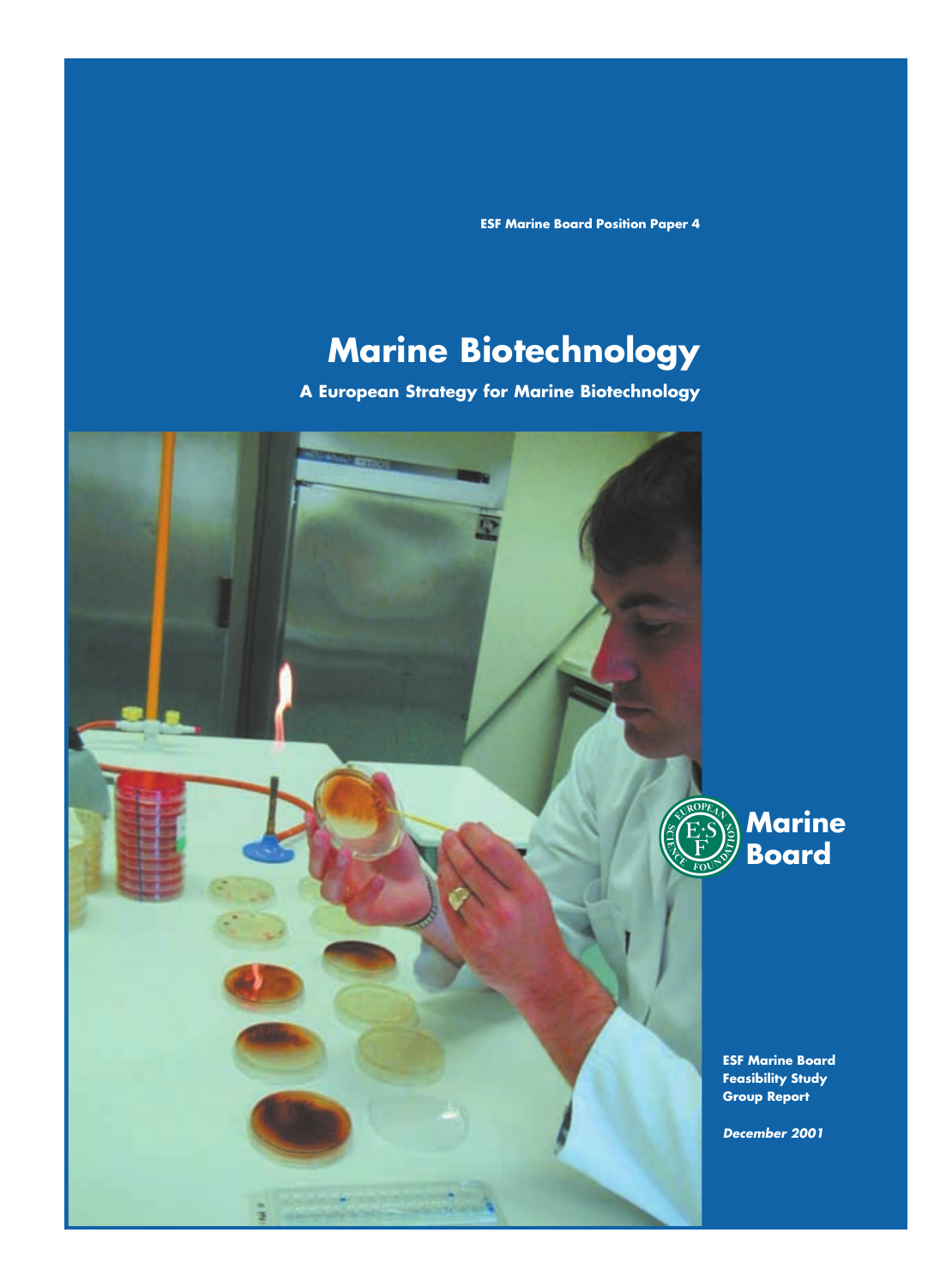The European Science Foundation (ESF) acts as a catalyst for the<br>development of science by bringing together leading scientists and funding<br>intervalsed and the contract of the contract of the contract of the contract of th agencies to debate, plan and implement pan-European scientific and science policy initiatives.

ESF is the European association of 67 major national funding agencies devoted to scientific research in 24 countries. It represents all scientific disciplines: physical and engineering sciences, life and environmental sciences, medical sciences, humanities and social sciences. The Foundation assists its Member Organisations in two main ways: by bringing scientists together in its scientific programmes, EUROCORES, forward looks, networks, exploratory workshops and European research conferences, to work on topics of common concern; and through the joint study of issues of strategic importance in European science policy.

It maintains close relations with other scientific institutions within and outside Europe. By its activities, the ESF adds value by cooperation and coordination across national frontiers and endeavours, offers expert scientific advice on strategic issues, and provides the European forum for science.

#### **ESF Marine Board**

The Marine Board operating within ESF is a non-governmental body created in October 1995. Its institutional membership is composed of organisations which are major national marine scientific institutes and funding organisations within their country in Europe. The ESF Marine Board was formed in order to improve co-ordination between European marine science organisation and to develop strategies for marine science in Europe.

Presently, with its membership of 24 marine research organisations from 16 European countries, the Marine Board has the appropriate representation to be a unique forum for marine science in Europe and world-wide.

In developing its activities, the Marine Board is addressing four main objectives: creating a forum for its member organisations; identifying scientific strategic issues; being the voice of European marine science; and promoting synergy among national programmes and research facilities.

Cover picture: Laboratory purification of marine bacterial strains. © Marine Institute, Ireland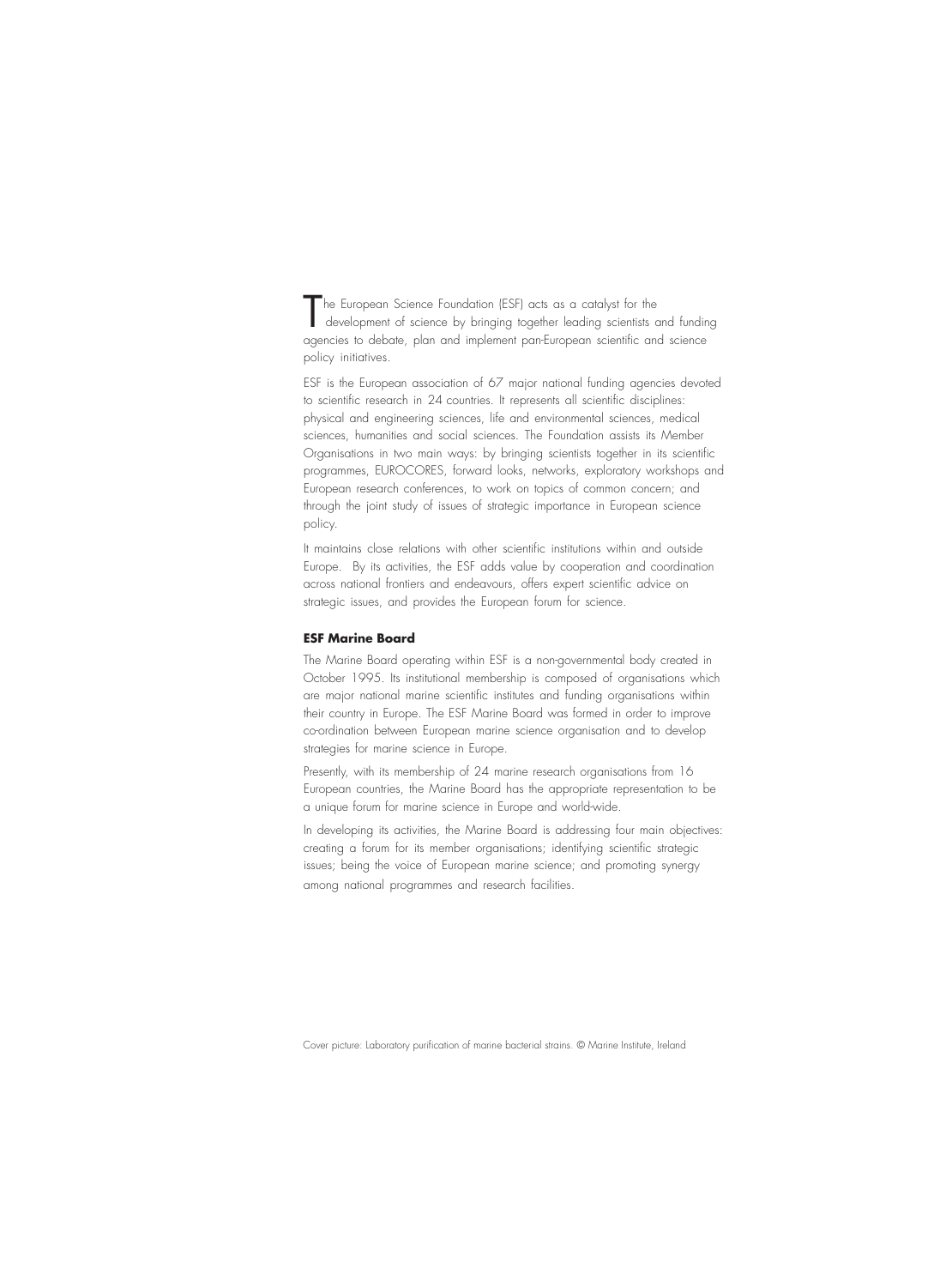# **Marine Biotechnology**

## **A European Strategy for Marine Biotechnology ESF Marine Board Feasibility Study Group Report**

| <b>Contents</b>                                                                                 | Page |
|-------------------------------------------------------------------------------------------------|------|
| <b>Executive Summary</b>                                                                        | 3    |
| Key objectives                                                                                  | 3    |
| Implementation                                                                                  | 3    |
| Vision                                                                                          | 4    |
| European infrastructure and marine networks                                                     | 4    |
| <b>Benefits from Marine Biotechnology</b>                                                       | 5    |
| Developing novel drugs for treating disease                                                     | 6    |
| Producing diagnostic devices for monitoring health                                              | 8    |
| Providing new techniques to monitor, assess, restore, protect<br>and manage marine ecosystems   | 9    |
| Ensuring safe and sustainable aquaculture and fisheries                                         | 10   |
| Examples of the application of molecular genetics methodology to fisheries                      | 12   |
| Discovering new types of composite materials, biopolymers<br>and enzymes for industry           | 12   |
| <b>Science and Technology Plan Objectives</b>                                                   | 14   |
| Rationale                                                                                       | 14   |
| Objectives                                                                                      | 15   |
| Some potential areas for research and development                                               | 16   |
| <b>A European Strategy for Marine Biotechnology</b>                                             | 16   |
| A vision for marine biotechnology in the 21 <sup>st</sup> century                               | 17   |
|                                                                                                 |      |
| <b>Key Areas for Development in Europe</b>                                                      | 18   |
| Bioprospecting/bioscreening for novel compounds                                                 | 18   |
| Genomics and proteomics of marine organisms                                                     | 19   |
| Biosensors for the assessment of environmental quality and management<br>of marine environments | 19   |
| Study of fundamental biological processes in lower invertebrates                                | 19   |
| Development of new methods for the production of marine organisms                               | 20   |
| Safe and sustainable aquaculture                                                                | 20   |
| <b>Appendices</b>                                                                               | 22   |
| International Marine Biotechnology Initiatives<br>1.                                            | 22   |
| Membership of the Feasibility Study Group (Marine Biotechnology)<br>2.                          | 27   |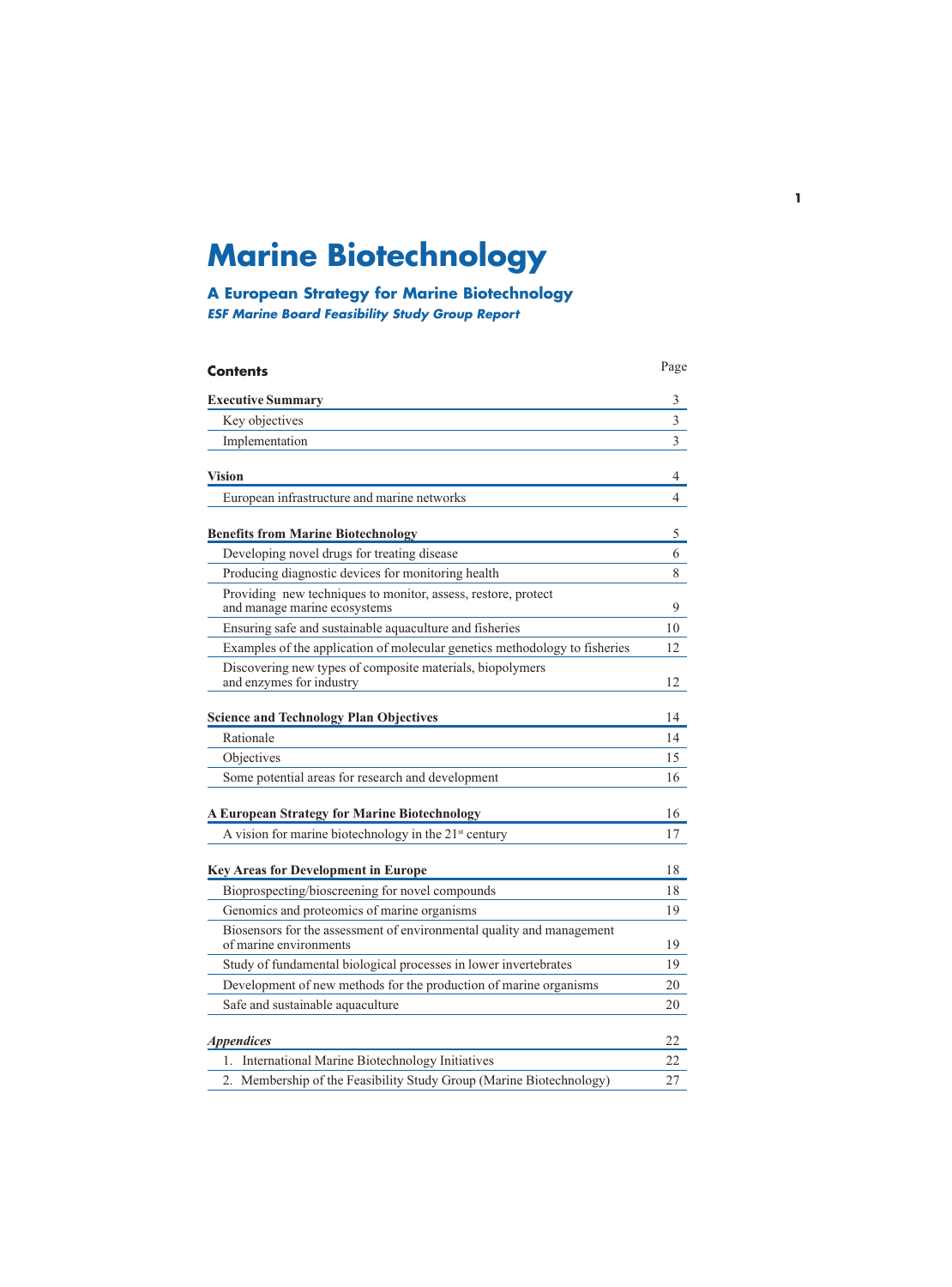## **Foreword**

**O**ne of the core activities of the ESF<br>Marine Board is to identify, review, and publish Feasibility Study Group (FSG) reports on emergent and exciting R&D themes in European marine science and technology. Recent reports have covered marine biodiversity, deep-sea drilling and strategy for marine science.

Marine biotechnology is a scientifically fascinating and economically expanding enterprise which harnesses the enormous but uncharted gene pool and functional diversity of marine life towards finding new genes, organisms, biosensors, natural products, and unusual biochemical processes of importance to industry, nutrition, medicine and the environment.

Marine aquaculture is now a mature and highly successful example of marine biotechnological activity in Europe. Its R&D focus is increasingly shifting from engineering/ husbandry/nutrition to environmental sustainability of prolific aquaculture.

Microbial extremophiles abundant in deep hydrothermal vents, sub-seafloor sediments, hypersaline lagoons, methane seeps, and endosymbiotically within marine animals, are ideal targets for bioprospecting unusual and efficient enzymes and drugs.

This report outlines R&D priorities in marine biotechnology which could strategically refocus Europe's extensive but dispersed infrastructure into concerted action. This initiative could benefit from catalytic and directed funding from EU's Sixth Framework Programme.

This report goes beyond the normal Science review to suggest European and National actions and policies to accelerate implementation of a European Vision for Marine Biotechnology.

I would like to thank the chairman, Professor Harlyn Halvorson and the members of the Feasibility Study Group, who willingly gave of their time and expertise in preparing this excellent and timely report on marine biotechnology. And finally, I would like to acknowledge the support of the International Marine Centre (Sardinia) and the Marine Institute (Ireland) for hosting Working Group meetings at Torregrande (November 2000) and Galway (July 2001) respectively.

**Fauzi Mantoura Chairman, ESF Marine Board**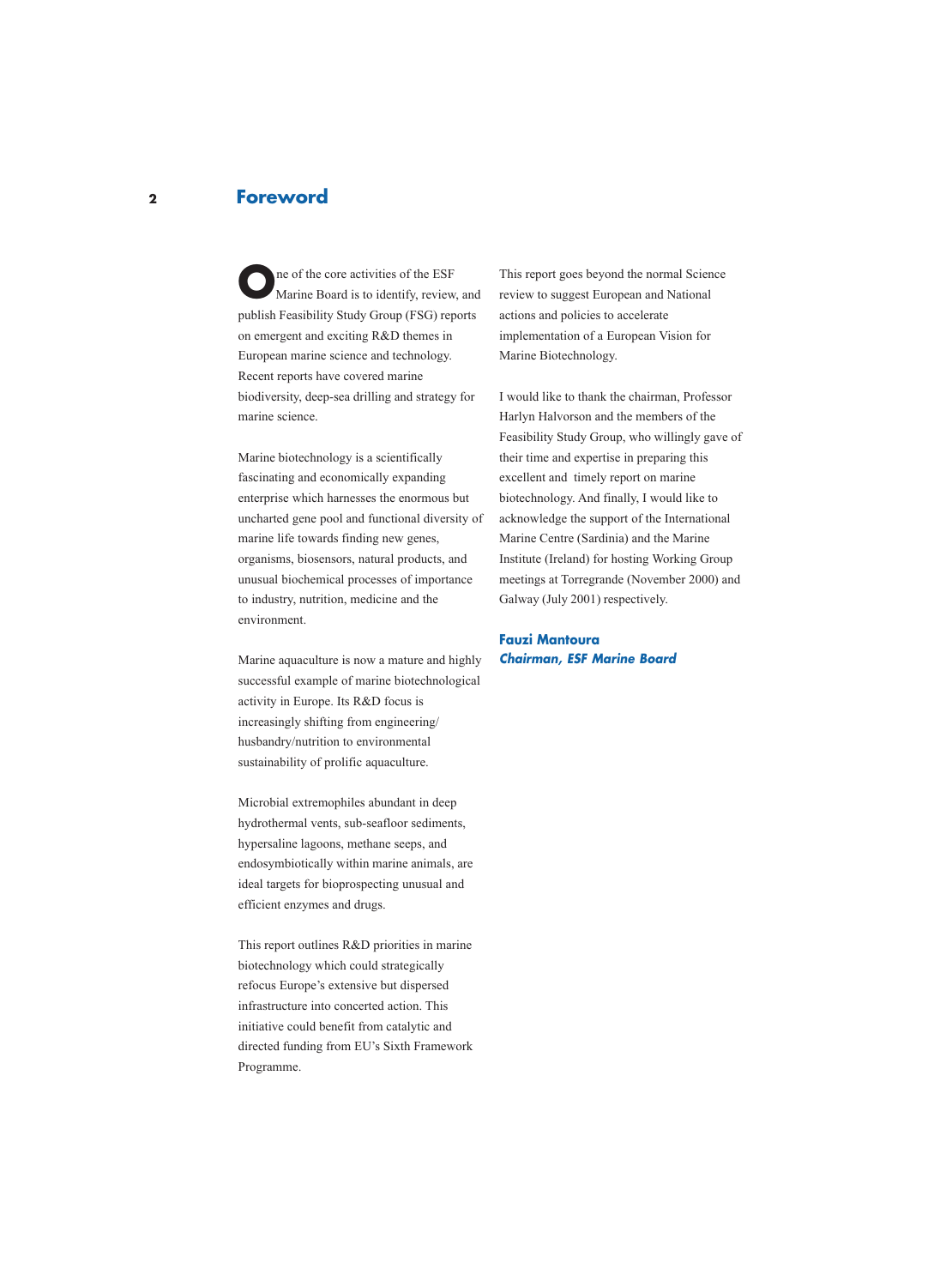## **Executive Summary**

**F**or the last two decades the common conclusions of international fora considering strategic challenges in science have uniformly identified the marine biotope as a large and untapped area for exploration. The rich diversity of marine form and function, and its unique physiological adaptations to the harsh marine environment coupled with new developments in biotechnology, has opened up a new and exciting vista for the extraction of bioactive products of use in medicine, novel industrial processes and environmental monitoring. Yet to this day no concerted and focused initiative to realise this vision has materialised in Europe. Current events and needs suggest that now is the time for such action.

A European initiative in marine biotechnology will mobilise the current human capital currently dispersed throughout different countries and addressing issues in a stoichastic and disjointed manner. A common European endeavour in marine biotechnology will encourage a new generation of young scientists to contribute their talents and energy to the field and thus further its success. The urgency of the problems in terms of human health and nutrition, environmental impact, and also a new ability to understand and further biodiversity and balanced reproduction, add to the attraction and potential of this initiative. The combined expertise of many fields from biology to chemical and physical oceanography will be needed in order to understand how life and its propagation is shaped by the parameters of the marine biotope. A European initiative will integrate these activities with clear synergies and enthusiasm stemming from a new focus, and with broad appeal to industry, to biomedicine and to society at large.

## **Key objectives**

- **.** To promote the development of marine biotechnology in Europe in order to extend and enhance existing marine and biotechnology industries.
- **.** To identify the opportunities and R&D requirements to establish Europe and European expertise in the evolving area of developing novel marine bioactive products and marine bioscreening.
- **.** To improve contacts and collaboration between molecular biologists and traditional marine biologists and between marine biotechnologists and industry.
- **.** To support the inclusion of marine biotechnological R&D in future European Union Framework Programmes.

#### **Implementation**

Some means of implementation follow directly from the objectives, but some can be further expanded:

- **1.** Include biotechnological aspects and techniques in surveys of organisms sampled by inexpensive devices with research vessels.
- **2.** Investigate marine organisms for their capability to produce novel bioactive substances. Establish networks between laboratories with special competence to screen for selected effects.
- **3.** Optimise culture conditions for bioactive substance production by the organisms, and study how this production is regulated on a molecular level.
- **4.** Improve primary culture conditions and the large-scale culture of marine microorganisms and of cells from marine multicellular organisms with potentially interesting properties.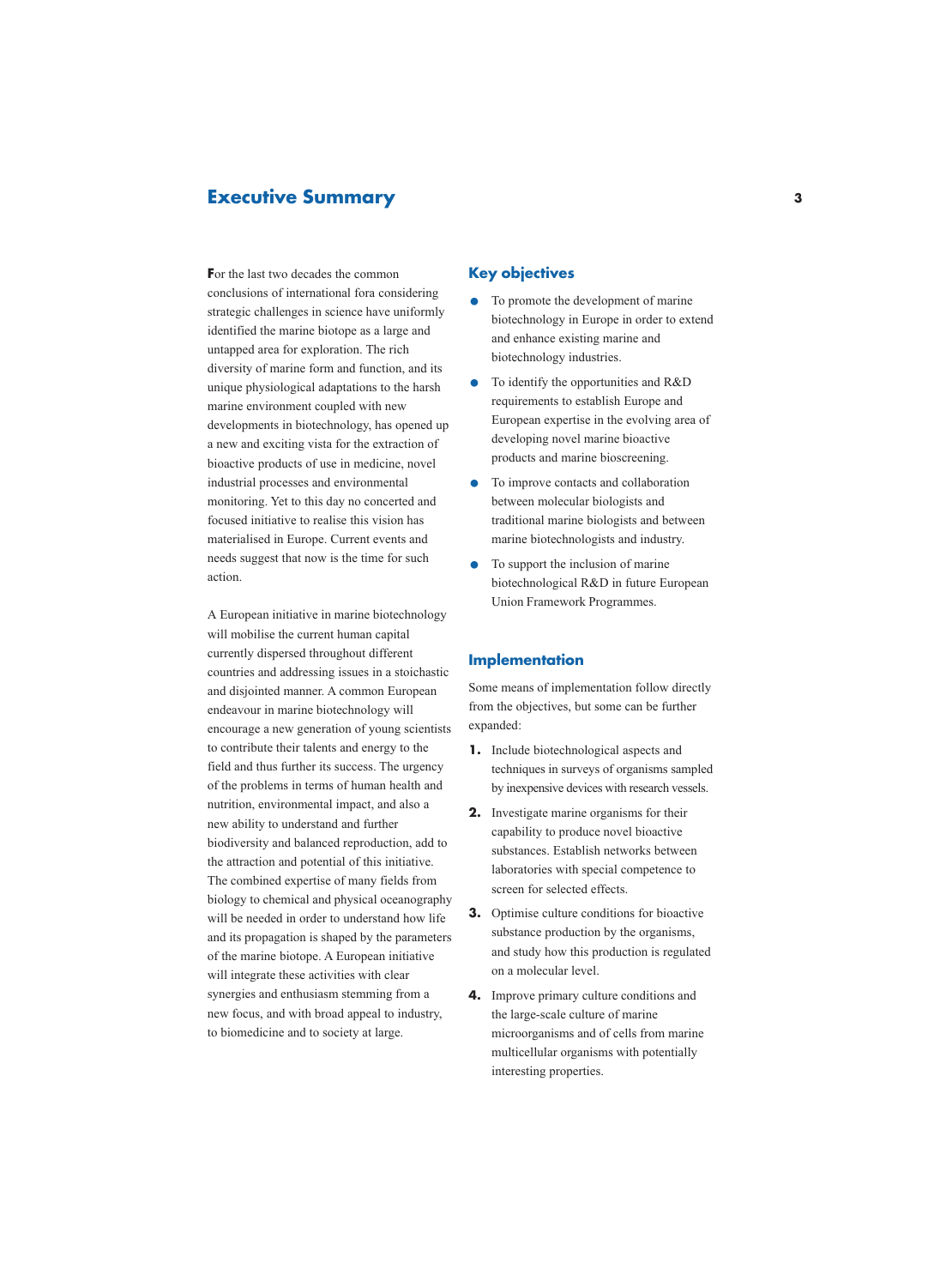**5.** Organise and establish a European bioscience marine network, including Web-based services where participants are invited to join and to interact with other European laboratories. Particularly important will be the encouragement of cooperation opportunities between traditional marine biologists and biotechnologists, and between basic scientists working on potentially commercially exploitable findings and industry. Other related European or international organisations should be invited to give information about their activities to the network.

This strategy is suggested by the European Science Foundation Marine Board Feasibility Study Group on Marine Biotechnology as a blueprint for the implementation of a Marine Biotechnology Plan applicable at European, regional, and member state level.

If implemented, the Feasibility Study Group believes that the benefits to be derived across a diverse range of sectors, including quality of life, novel industrial processes, increased food supply, environmental protection and sustainable development of natural resources, are considerable.

# **Vision**

Life originated in the sea and has sustained itself to the present day. The world's oceans comprise the largest part of the biosphere and contain the most ancient and diverse forms of life. The marine biotopes contain an unmatched metabolic and organismal diversity. Over billions of years marine microorganisms have moulded the global climate and structured the atmosphere. The quantum leap of our understanding of life during the last five years through the advent of genomics and bioinformatics at an organismal, cellular, or genetic level, has opened new perspectives.

*Our vision for the 21st century is that marine biotechnology will apply advanced tools from molecular biology and information technology to a carefully selected suite of marine habitats and organisms represening the total diversity of marine systems, in order to obtain novel genes and processes that can be turned into new products and approaches for the benefit of industry, biomedicine, and the sustainable use and management of the world's oceans.*

**Marine biotechnology could provide entirely new products from the sea and new ways of exploiting marine resources while providing improved technologies for the existing aquaculture and fishing industry, and help us to monitor and harvest the diverse marine resources in a more predictable way.**

**Marine model systems could provide new insight into basic biological principles that will benefit further development of medicine and industry.**

## **European infrastructure and marine networks**

Research activities in marine biotechnology can draw upon an already extensive infrastructure as well as accumulated knowledge concerning marine ecosystems, populations and organisms regarding where to find them as well as how to cultivate them.

For well over a century, a network of European marine stations, and marine/oceanic institutes, assisted by well-equipped research vessels, has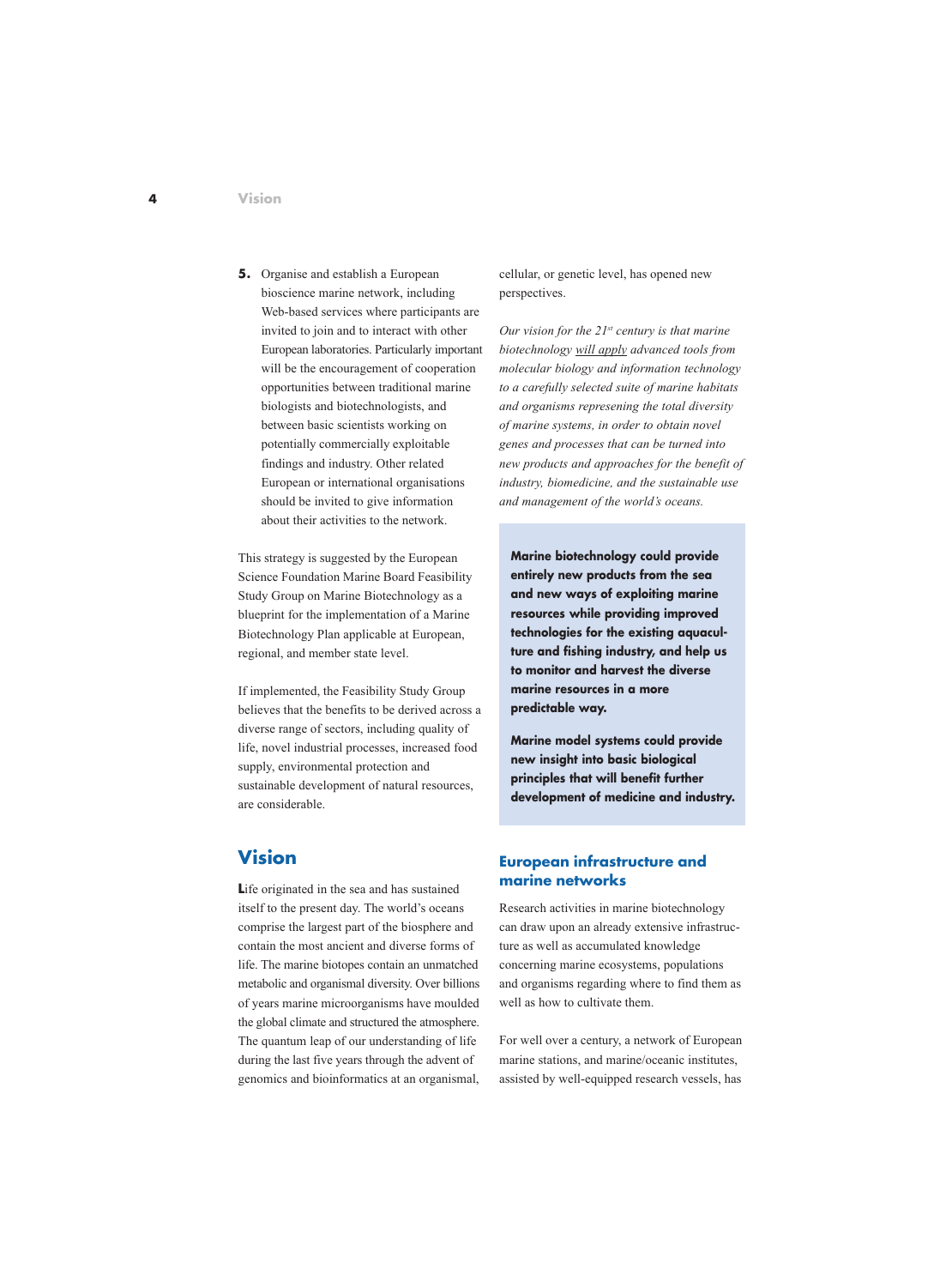been collecting information about the marine biota, its populations and their biology. This was driven by the need to acquire accurate assessments of fish stocks for sustainable fisheries, and for the study of biological features of marine organisms of commercial or scientific interest. With the growing importance of marine science and the emergence of the rapidly expanding aquaculture industry, the number of modern and well-equipped marine research stations has increased. These stations and their infrastructure (including research vessels) will also be important instruments in the cultivation of and study of marine organisms for biotechnological purposes.

New methodology emerging from rapid advances within molecular biology make it possible to study and utilise new aspects of marine life at a molecular or genetic level. This has resulted internationally in the establishment of a number of research centres focused on marine biotechnology, successfully merging methods of molecular biology with the experience from marine biology. Particularly during the past decade, governments and industry have recognised the importance of establishing interdisciplinary research centres focusing on marine biotechnology. This development has been an important factor in the growth of marine biotechnology, since new scientists will have easy access to already existing model systems. Moreover, scientists can draw on already established regional or international cooperation and initiatives and thus will have access to previously unavailable model systems. A number of organisations and meetings have been instrumental in facilitating and accelerating such endeavours (see Appendix 1).

Europe is well equipped with research stations and vessels, and thus the scientists have relatively easy access to a rich variety of



marine life from the Mediterranean to the Arctic. Through regional and international cooperation European scientists will also have access to biota and experimental models of all the world's marine resources.

Italian CNR research vessel Urania. © CNR

# **Benefits from Marine Biotechnology**

**F**or millennia, the oceans have been a source of food, minerals and natural products. However, as populations and human needs continue to increase so too do the pressures on resources. If we are to meet these growing needs by taking advantage of the oceans' bounty, while protecting our marine environment, and maintaining biodiversity, we must commit ourselves to a programme that will build on our current scientific achievements and develop European expertise for the future. Europe has the resources and the means to develop these resources, but they cannot be exploited in a balanced manner until we "see them better" through the magnifying-glass called science!

The sea contains a wide and largely unexplored diversity of life and environments (see *A European science plan on marine biodiversity,* EMaPS Position Paper 2, 1998). Marine organisms represent a dramatically different environment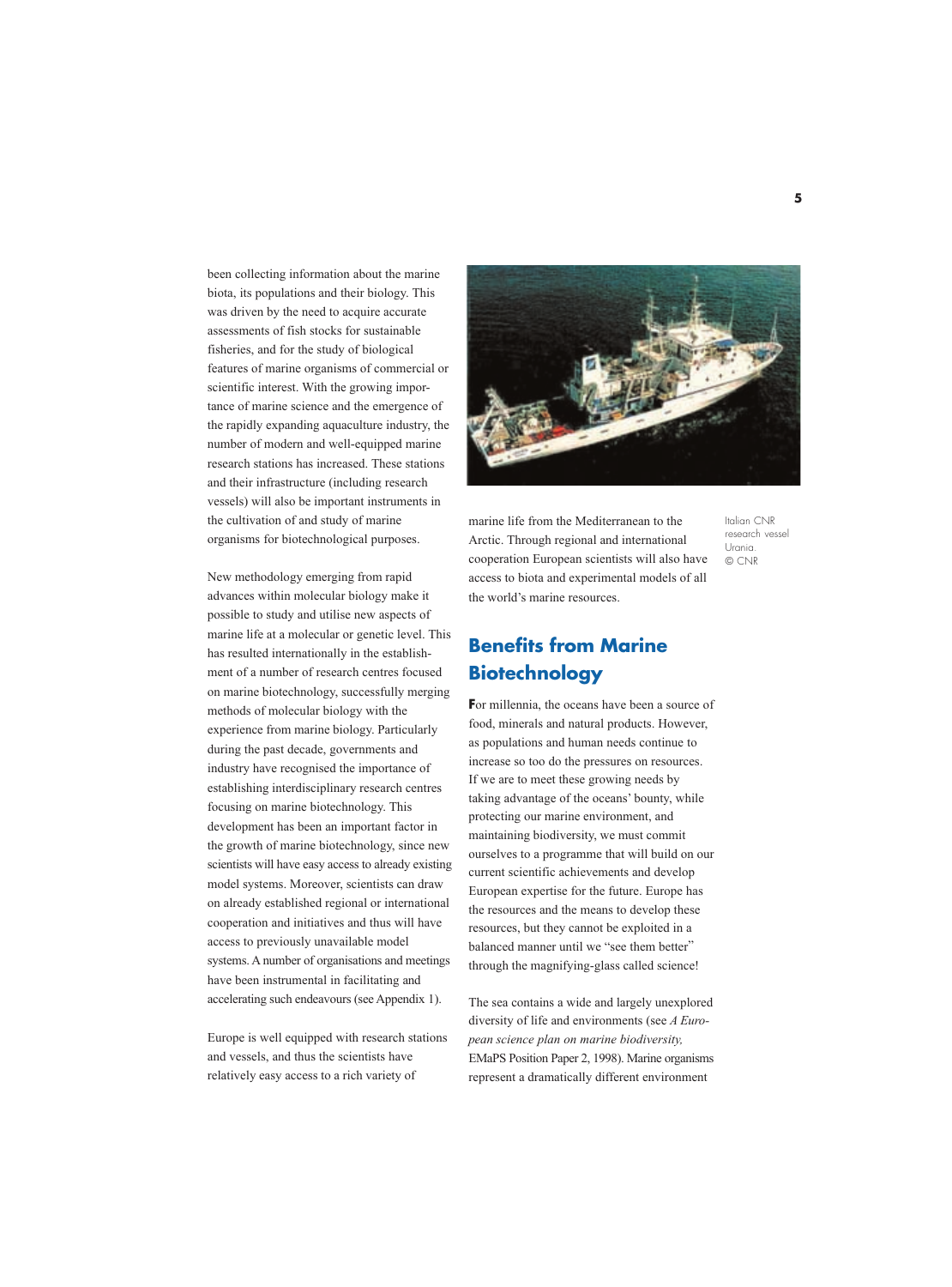

**The publication and registration rates of natural products is increasing**

for biosynthesis than do terrestrial organisms and therefore represent a vast untapped resource with potential benefits in many different areas such as medicine, aquaculture and fisheries, industry, research tools and environmental applications. In order to expand and compete, the biotechnology industry constantly seeks new or improved sources of products. The infrastructure and expertise are available for large-scale bioprospecting in order to identify and collect a variety of organisms or genes of potential use. Bioscreening then selects out those with the most desirable characteristics. Sources include microorganisms, plants or animals which may be harvested or cultured.

A commitment to research and to development in marine biotechnology will respond to the critical needs of society by:

- **1.** developing novel drugs for treating disease;
- **2.** producing diagnostic devices for monitoring health;
- **3.** providing new techniques to monitor and assess, restore, protect and manage marine environments;
- **4.** ensuring sustainable and safe aquaculture and fisheries;
- **5.** discovering new types of composite materials, biopolymers and enzymes for industry.

#### **Developing novel drugs for treating disease**

The potential applications offered by the screening of marine substances extend to pharmacology, agrochemistry and the environment. Moreover, the use of combined approaches enhances these possibilities because marine molecules often belong to new classes without terrestrial counterparts; for example, halogenated compounds. Highthroughput screening techniques are particularly suitable for such combined approaches. In addition, marine microorganisms are a source of new genes, the exploitation of which is likely to lead to the discovery of new drugs and targets. Secondary metabolites produced by marine bacteria and invertebrates have yielded pharmaceutical products such as novel anti-inflammatory agents (e.g. pseudopterosins, topsentins, scytonemin, manoalide) anti-cancer agents (e.g. bryostatins, discodermolide, eleutherobin and sarcodictyin) and antibiotics (e.g. marinone). Melanins have a range of chromophoric properties that can be exploited for sunscreens, dyes and colouring. They also sequester different kinds of organic compounds, inducing fungicides and antibiotics, which may allow them to act as slow-release agents.



The lysate from the horseshoe crab provides the major assay for bacterial endotoxin. © Associates of CAPE COD Inc.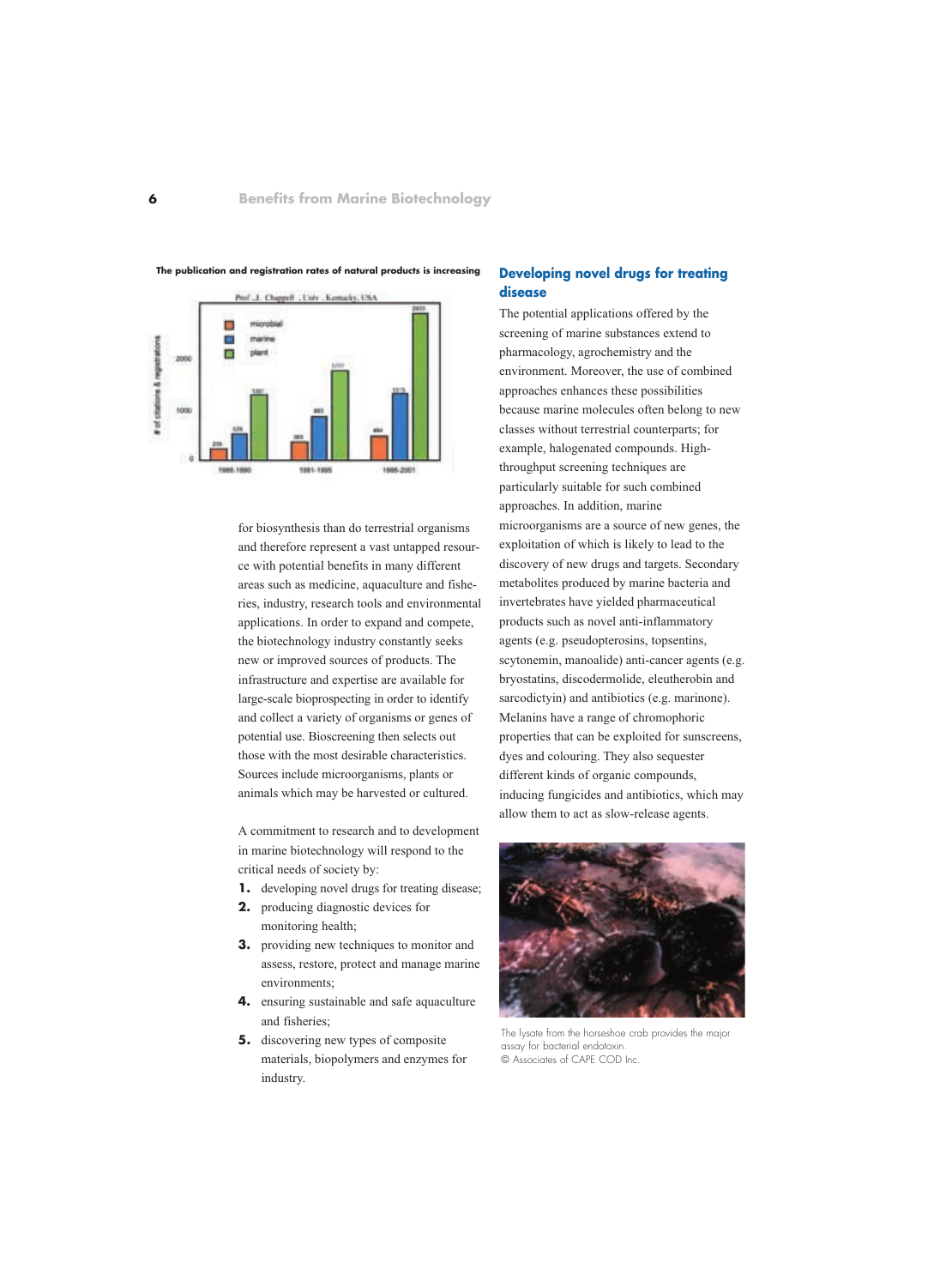| <b>Examples of commercialised medicines from marine organisms</b> |                                    |                             |                            |                                     |  |
|-------------------------------------------------------------------|------------------------------------|-----------------------------|----------------------------|-------------------------------------|--|
| <b>Chemical name</b>                                              | <b>Origin</b>                      | <b>Activity</b>             | <b>Type</b><br>of molecule | <b>Year of</b><br>commercialisation |  |
| Cephalosporins                                                    | Cephalosporium sp.<br>marine fungi | Antibiotic                  | $\beta$ -lactam            | 1965                                |  |
| Cytarabine<br>(Ara-C)                                             | Cryptotethya crypta<br>Sponge      | Antitumoral<br>(cytostatic) | Nucleoside                 | 1972                                |  |
| Kainic acid                                                       | Digenea simplex<br>Red alga        | Anthelmintic<br>Insecticide | Amino acid                 | Early 1900s                         |  |
| Spongoadenosine<br>(Ara-A)                                        | Cryptotethya crypta<br>Sponge      | Antiviral<br>Herpes         | Nucleoside                 | Ś                                   |  |
| Ziconotide                                                        | Conus magus<br>Mollusc             | Analgesic                   | Peptide                    | 1999                                |  |

Antioxidant peptides have been isolated from protease digests of prawn muscle, and the mycosporine amino acid (MAA) precursor, 4-deoxy-gadusol, has been isolated from seaweeds; these have applications as food additives and in cosmetics.

Also, the development of new cell-culture techniques from marine organisms will allow the sustainable production of novel drugs and other marine products. This will be accomplished through an improved understanding of the biology of potentially useful species, an ability to induce production of the desired compound, and the development of immortalisation strategies for cell lines and scale-up procedures.

A "living fossil", the horseshoe crab, has furnished us with useful biochemicals and insights. Its circulating cells (amoebocytes) contain molecules that react with the lipopolysaccharide of Gram-negative bacteria, and thus has been of use in detecting early infection in humans as well as traces of LPS (pyrogens) in biotechnological products. That

this ancient creature has an effective defence against bacteria is no surprise, considering that it thrives in areas where it is exposed to large numbers of them. Yet it has no conventional immunity – as we know it – such as memory and adaptability. Even so, the horseshoe crab contains molecules, lectins, that take part in defence reactions. Lectins are found in all invertebrates, and in some structural and functional properties one class resembles certain proteins (CRPs, pentraxins) that constitute the acute-phase defence against infection in mammals. However, in invertebrates, and in most fish species, these molecules do not partake in any acute-phase reaction. Thus the study of such molecules and mechanisms can yield new insights into the ancient defence systems against bacteria – and to evolution. Moreover, lectins as biochemicals are currently being used to target cancer cells, screen bacteria and immobilise enzymes.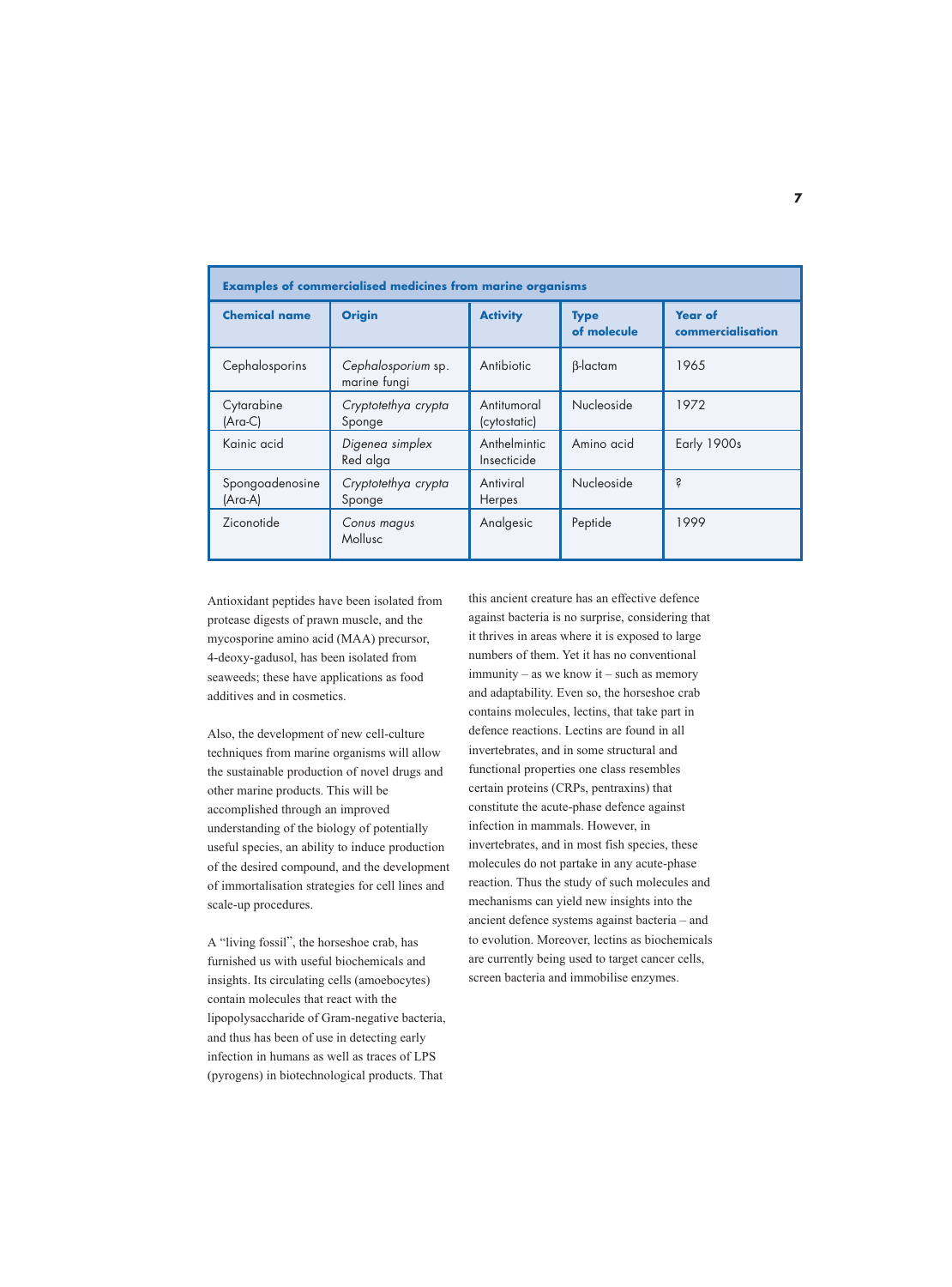| <b>Examples of products from marine organisms</b> |                                    |                                |                                                                                                                    |                                                                                                                  |
|---------------------------------------------------|------------------------------------|--------------------------------|--------------------------------------------------------------------------------------------------------------------|------------------------------------------------------------------------------------------------------------------|
| <b>Products</b>                                   | <b>Specific product</b>            | <b>Source</b>                  | <b>Uses</b>                                                                                                        | <b>Enterprise / trade</b><br>name                                                                                |
| Algal<br>polysaccharides                          | Carrageenans<br>Agars<br>Alginates | Red algae                      | Cosmetics, thickener,<br>pharmacy,<br>Mucoprotector<br>Anti-coagulant,<br>antiviral                                | Marine colloids USA<br>Danisco Denmark<br><b>SOBALG France</b>                                                   |
| Glycosamino-<br>glycans                           | Chondroitin sulfate                | Fish                           | Cosmetics<br>Tissue replacement<br>Anticoagulant                                                                   | CTTP (France)                                                                                                    |
| Collagen                                          |                                    |                                | Cosmetics<br>Artificial tissue                                                                                     |                                                                                                                  |
| Chitosan                                          | B (1-4) N-acetyl<br>glucosamine    | Crustacean<br>shells<br>Fungi  | Cosmetics, colloids<br>Pharmacy,<br>microencapsulation                                                             |                                                                                                                  |
| Lipids                                            | Long chain PUFA<br>(AA, EPA, DHA)  | Microalgae,<br>seaweed<br>Fish | Prevention of heart<br>disease, mental<br>development in<br>premature children<br>Antitumoural<br>Lipid metabolism | <b>BIONAGROL 3000</b><br><b>AGE OMEGA 3</b><br>(Arkopharma)<br><b>MAXEPA</b> (Pierre<br><b>Fabre Medicament)</b> |
| Peptides                                          | Hormones, cyclic<br>peptides       | Fish<br>hydrolysates           | Antioxidant<br>Immunostimulants<br>Nutraceutical products                                                          | Promarine                                                                                                        |

## **Producing diagnostic devices for monitoring health**

Microorganisms provide the basis for development of sophisticated biosensors, and diagnostic devices for medicine, aquaculture and environmental biomonitoring. Intact cell preparations and isolated enzyme systems for bioluminescence are used as biosensors. The *lux* genes encoding these enzymes have been cloned from marine bacteria such as *Vibrio fischeri* and have since been transferred successfully to a variety of plants and other bacteria.

The encoded enzymes are expressed only under defined environmental conditions. Other bioluminescent proteins from marine organisms are also currently under study in order to produce gene probes that can be

employed to detect human pathogens in food, or fish pathogens in aquaculture systems. Green fluorescent protein, a naturally fluorescent protein first found in the jellyfish *Aequorea victoria* is now widely employed as a sensitive fluorescent molecular "tag" to identify and localise individual proteins within a cell or a sub-set of cells within a tissue and to follow gene expression in various systems. Thermostable polymerases, such as Taq and Vent from aquatic extremophiles, *Thermus aquaticus* and *Pyrococcus furiosus*, are commercially available enzymes used in molecular biology.

Understanding of genome properties and function is a fundamental task in modern bioscience and will have a major role to play in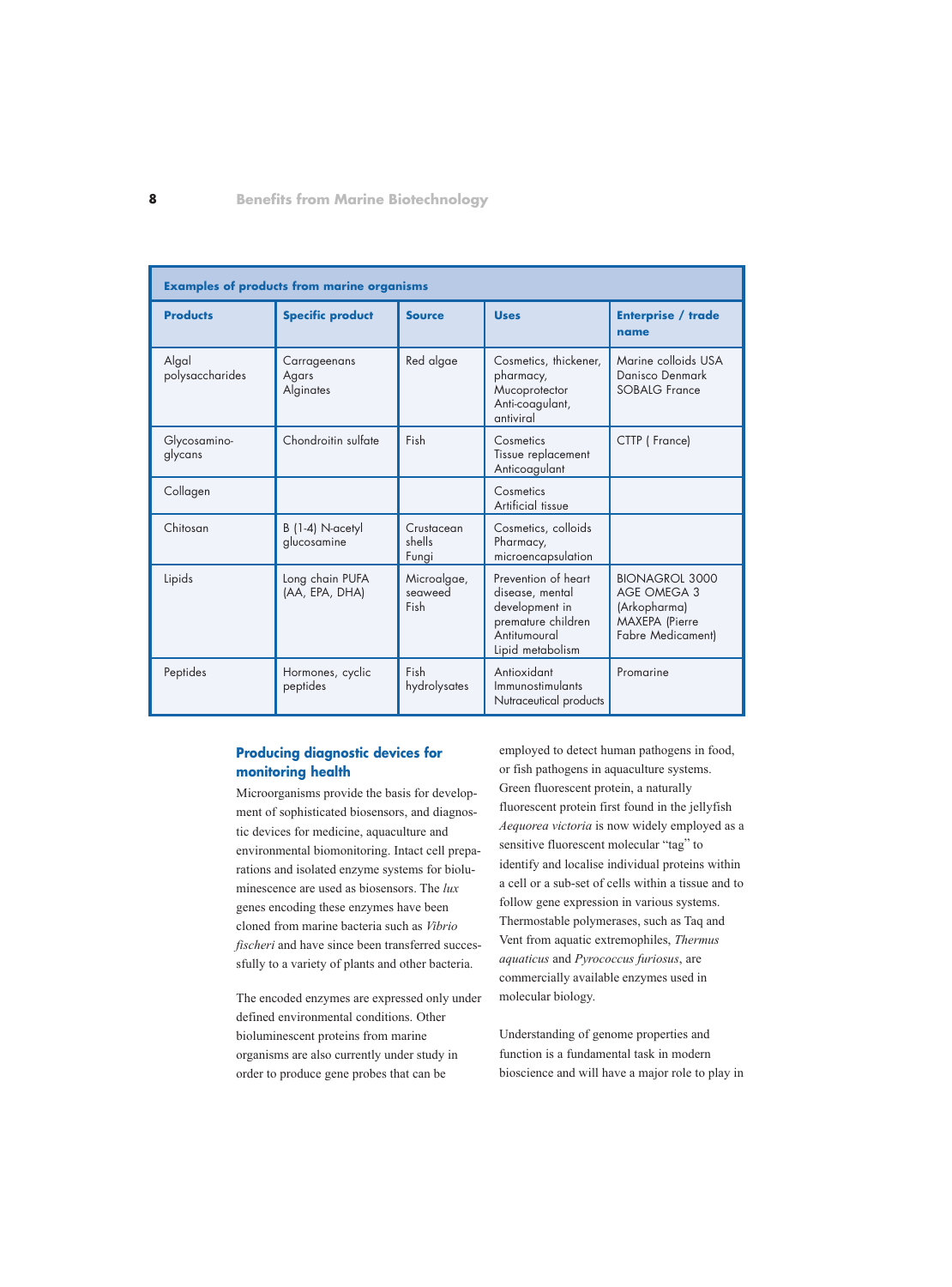

Bioluminescence. © Steven Haddock, The Bioluminescence Web Page Image

many aspects of marine biotechnology. Genome studies of model freshwater fish species, e.g. fugu, medaka, zebrafish and tilapia as well as important fish in Europe e.g. carp and catfish, are related to marine biotechnology. Genome analysis of marine bacteria, e.g. Vibrio, will facilitate the use of genes for cell factories and bioindicator strains as well as identification of new drug targets. It is hoped that new useful genes and regulatory mechanisms will be discovered. Mechanisms of molecular evolution with possible implications for genetic engineering will thus be better understood.

## **Providing new techniques to monitor, assess, restore, protect and manage marine ecosystems**

One of the first tasks in documenting naturally occurring microbial diversity is to assess accurately both the variety and the variability of organisms present in any specific habitat. It is estimated that less than 0.1% of marine microorganisms can be readily recovered by standard cultivation techniques. However, this

problem may now be approached by the application of molecular phylogenetic analyses. Phylogenetically informative genes can be isolated from nucleic acids extracted from mixed microbial populations. These genes can be clonally isolated, sorted and sequenced using standard molecular biological tools.

Marine microorganisms, either as independent strains or as members of microbial consortia, express novel biodegradation pathways for breaking down a wide variety of organic pollutants. Several such consortia have been described but many others should be explored. This will lead in turn to the extensive development and subsequent control of such bioremediation processes in shaping new applications in environmental biotechnology. Moreover, in addition to biodegradation, marine microorganisms frequently produce environmentally friendly chemicals such as biopolymers and non-toxic biosurfactants that can also be applied in environmental waste management and treatment. Recent findings into the basis of cell-cell communication have shown that this process is involved in biofilm formation leading to environmental corrosion and plugging. This has generated a search for new bioactive molecules that prevent such communication and control subsequent fouling. In addition, further understanding of the interaction of marine microbes with toxic heavy metals or radionuclides has suggested their use in various biosorption, bioprecipitation and biocrystallisation applications for treatment of contaminated water systems.

Marine microorganisms are frequently adapted to survive at very different substrate concentrations. Thus they may change between dormant, starving cells floating free in the oceans and more bulky adherent forms on marine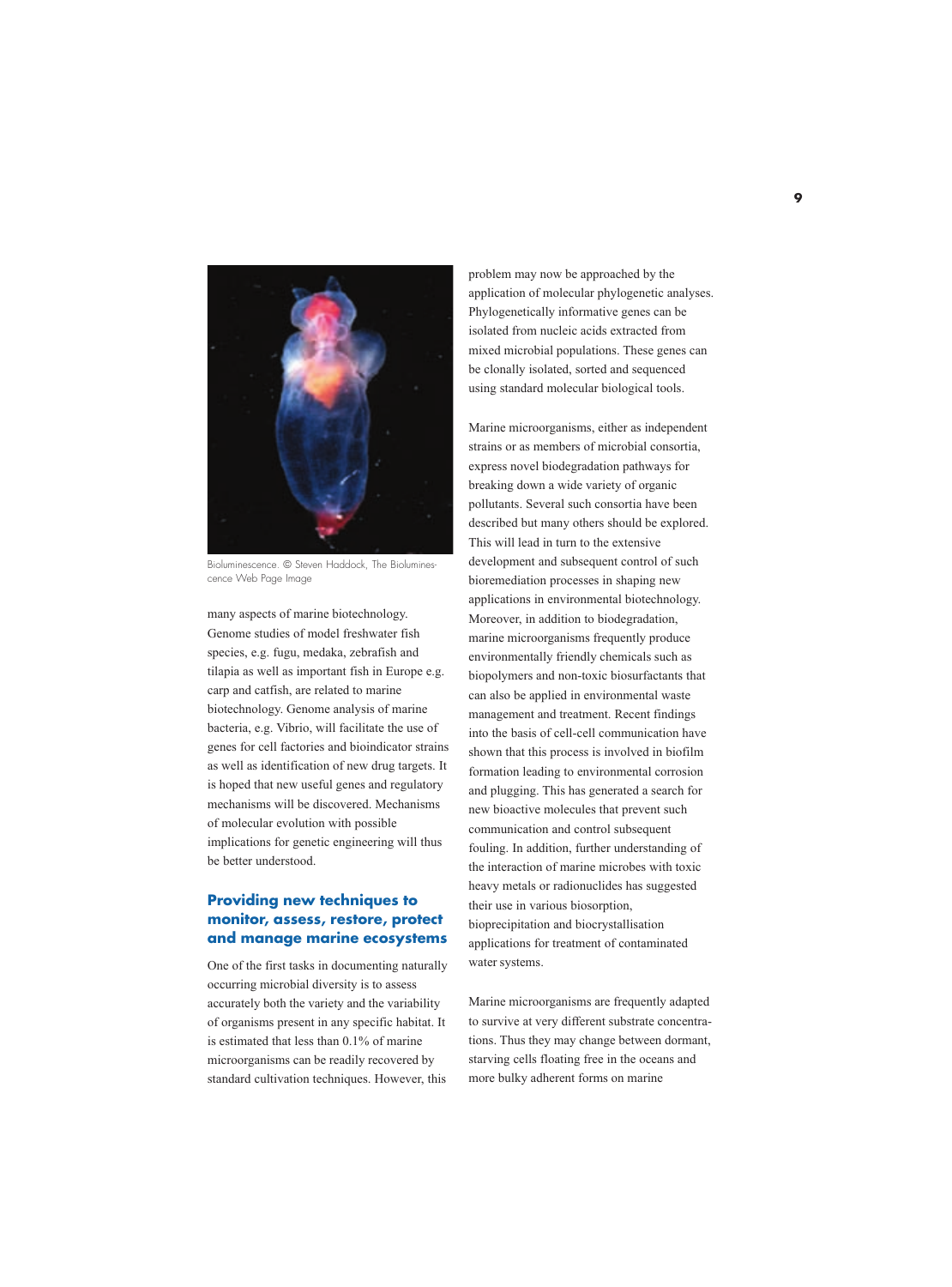biological surfaces. The majority of marine bacteria adhere well to surfaces, and may colonise some hosts with high specificity. Yet we know very little about host-adhesion properties of marine bacteria. Such knowledge may also have implications for understanding pathogen interactions and epidemics in the marine environment. Bacteria that are pathogenic to humans (e.g. *Vibrio cholerae*) or to fish (e.g. *Vibrio anguillarum*) may be specifically bound to shellfish as part of the resident, normal microflora of these organisms and in this way may help us to understand why shellfish can act as vectors for fish and human pathogens.

Overuse of broad-spectrum antibiotics, particularly in hospitals, has resulted in the emergence of antibiotic-resistant pathogens, and also in dramatic (and dangerous) changes in the normal, protective microflora of some patients. A similar threat, of course, applies to aquaculture that has also used great amounts of antibiotics. There is a constant need to find new, effective antibiotics. But there one must also start to employ different strategies such as antiadhesion therapy, antimicrobials targeted at selected pathogens (microflora management) or the use of competition, antagonism and probiotics in the constant struggle against pathogens. This will particularly apply to aquaculture – animal husbandry in an aqueous medium. However, as regards host interactions, the marine environment may also furnish models applicable to human medicine.

An increased understanding of marine ecological systems will allow the specification of the "normal" baseline level of their biological function, the monitoring and prediction of potential changes or biological impacts on the systems. Marine ecology research will benefit fisheries management.

Biotechnological tools can now be used to determine the effect of natural and anthropogenic perturbations on commercial stocks, to propose management tools, to determine predator-prey relationships and to restore habitats. The development of predictive models for analysing potential global climate changes depends on the acquisition of fundamental information on molecular regulatory mechanisms of plankton growth in the oceans.

#### **Ensuring safe and sustainable aquaculture and fisheries**

Exploitation of fisheries' resources has increased at a rapid pace and needs to be controlled. Overfishing interferes with marine ecosystems and has resulted in landing quotas. Rational enhancement of populations by stocking and mariculture may be used to overcome limitations in marine food production. Supportive breeding and hatchery production of alevins for release into the natural environment accompanied by tagging and supported by molecular tools has been tried. Populations of anadromous and marine species such as salmon, sea trout, turbot and many others including shellfish (e.g. mussels) have been increasingly enhanced with dramatic benefits to the fishery and recreational industries. This biotechnology is also used for restitution of endangered populations and species. However, artificial enhancement of natural populations can also inflict negative consequences. To avoid this, molecular techniques should be more commonly used and research into better understanding of reproductive systems and conservation of genetic resources is essential.

The exploitation of fish resources needs to be controlled to avoid overfishing and crude and inadequate implementation of landing quotas.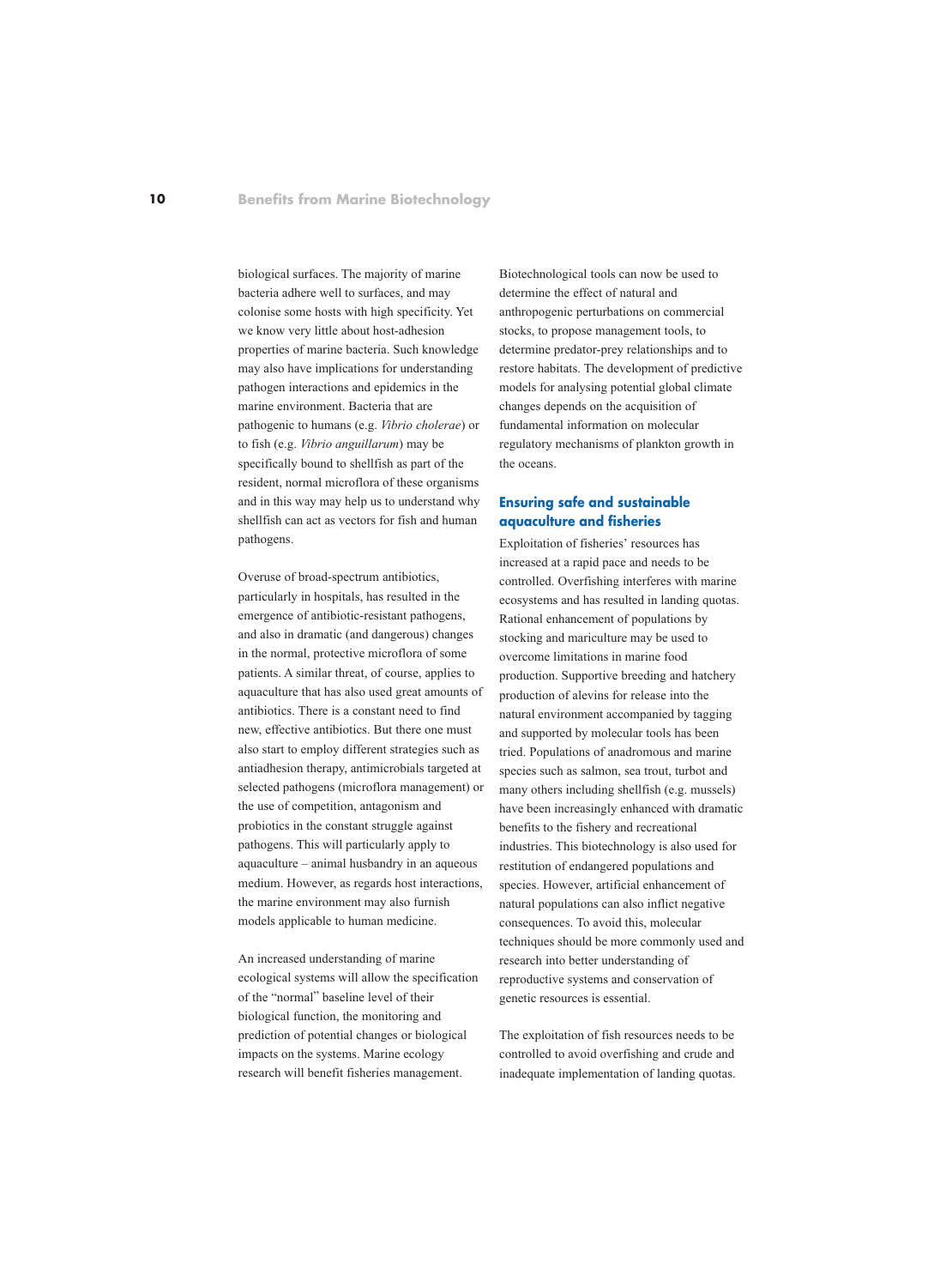The improvement of cooperative daily contacts between molecular biologists, geneticists and traditional biologists and ecologists allows the use of molecular markers to discriminate individuals, populations, stocks and sister species of commercially important or endangered species. Among molecular probes, speciesspecific or highly polymorph genetic markers such as mitochondrial DNA fragments (16S rDNA, D-loop) or nuclear probes could be easily isolated and amplified, then characterised by electrophoresis and sequencing to provide useful tools to identify the individuals, to survey populations and to assess accurately both variety and variability of living organisms.

Aquaculture can supply high-quality food in a sustainable way. The main issues of concern for improving aquaculture production are species diversification, optimal feeds and feeding, health of cultured populations and resistance to diseases, as well as minimal environmental impact. Promising new techniques include development of molecular-markerassisted selection, family and mass selection programmes, finding new molecular markers to be used in parent and pedigree analyses, and the use of triploids in hatcheries. Investigations into the use of marine microorganisms as probiotics in aquaculture are resulting in improved fish health and production.

Molecular biology techniques can be used to monitor genetic improvements using traditional breeding methods. Under controlled conditions genetically modified organisms (GMOs) with particularly useful features such as fast growth, resistance to pathogens or low-temperature tolerance can be made available for basic research proposals by recombinant technology. Comparable gains can be achieved by classic or molecular-marker-assisted selection programmes performed under hatchery



Salmon hatchery. © Marine Institute, Ireland

conditions. Transgenic technology, while providing a tool for stock improvement for aquaculture purposes, is not widely used because of customer concerns regarding GMOs.

Polyculture, an integrated system of culture of different species in which the waste of one species provides food for another, achieving water filtration, removal of organic matter and increased production, is used in some instances for overcoming environmental problems and aiding in parallel production of other useful products such as bivalves, seaweeds, and highprotein phytoplankton biomasses.

The continuous expansion of the human population generates an increasing demand, not only for high-quality protein but also a need for the upgrading of fish species or fish remains (skins, viscera, heads etc.) or shellfish (e.g.wastes of squid viscera, oyster, mussel) or of undesirable molluscs (e.g. the slipper limpet). At a global level, directly accessible marine biomass represents up to 100 million tonnes per year of fish, crustacean and molluscs from fisheries and aquaculture. This represents about 10% of the animal protein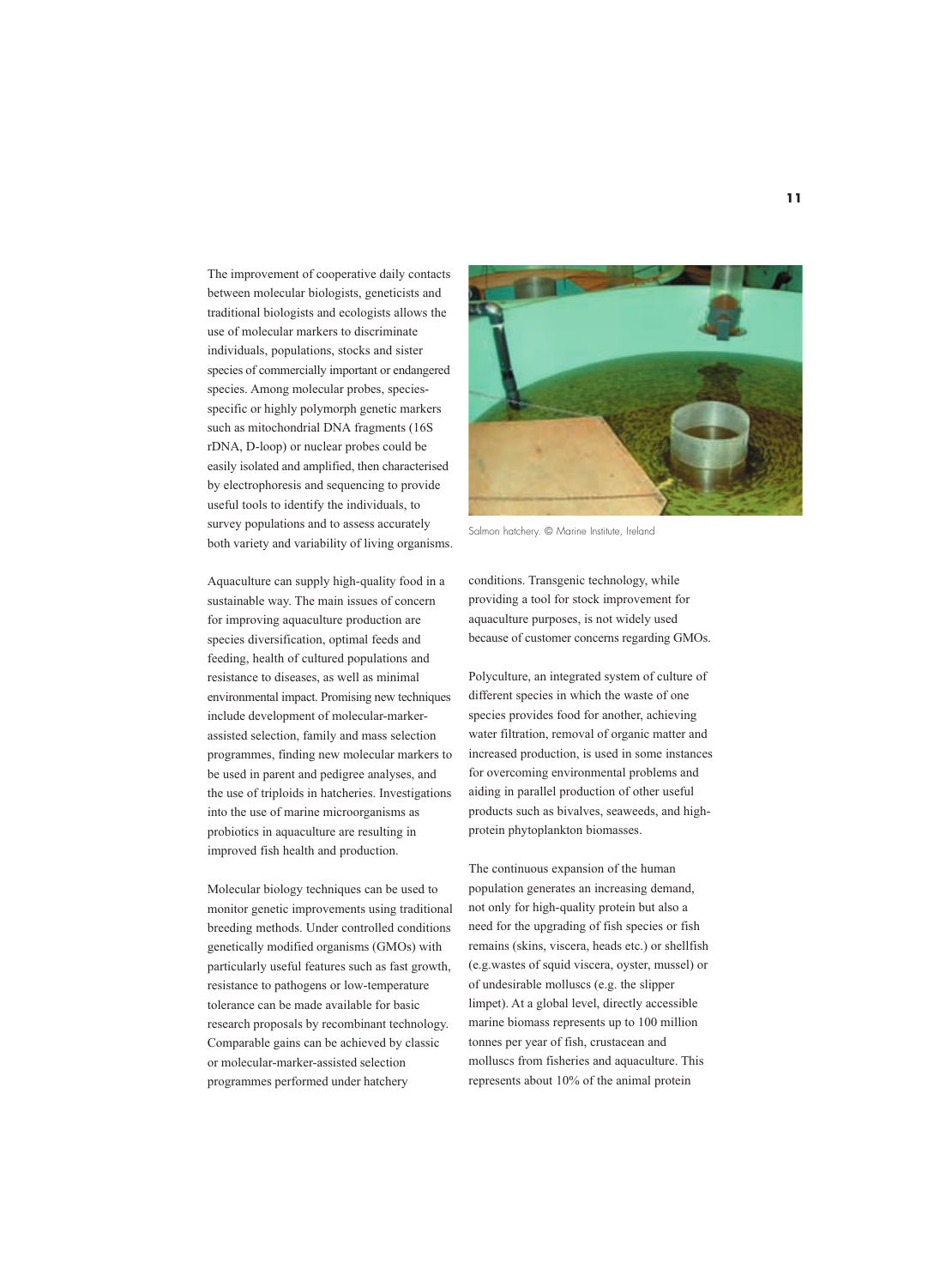consumed by humans. From this huge quantity of potential food and biological molecules it is estimated that more than 50% is waste or underutilised.

Currently, some non-edible fish, fish-filleting residues and various discards (unsold stocks) are treated industrially for the production of fishmeal. However, this biomass is also an important source of biologically active molecules possessing unusual properties. Specific commercial successes have been achieved and there are promises of further applications in various areas.

Extracts, hydrolysates and enzymes from seawater fish species and marine invertebrates have revealed interesting characteristics. In particular, many marine enzymes have characteristics deviating significantly from their mammalian counterparts. Most important is the activity-temperature relationship; high activities are obtained at 5-12°C for enzymes of marine origin, instead of 30-35°C for classical mesophilic systems. Hence, these enzymes are suitable for optimal processing at low temperatures.

Enzymatic hydrolysates of fish, molluscs or shellfish are known to display antioxidant properties. Free radicals play a major role in various diseases, for example, ischemia, cancer, and Aids. Nutritional studies show that some compounds (peptides, amino acids, and fatty acids) may act to prevent the oxidative damage due to free radicals. Recent developments in the use of marine products to prevent free radical pathologies in humans are promising.

Fish oils are sources of polyunsaturated fatty acids (PUFA) e.g, arachidonic acid (AA), eicosapentaenoic acid (EPA) and

docosohexaenoic acid (DHA). They are also of interest due to their physiological effects: e.g. prevention of atherosclerosis, their role in antiageing and in brain development in premature infants. These PUFA may now be produced from metabolically controlled microalgae and possibly from Arctic bacteria.

## **Examples of the application of molecular genetics methodology to fisheries**

- Identification of populations as management units; Pacific and Atlantic salmon, brown trout in Europe, red fish in the North Atlantic.
- **.** Mixed stock analysis; cod in the gulf of St Laurence, and Baltic salmon.
- **.** Interactions between hatchery and wild populations; Atlantic salmon.
- **.** Consequences of enhancement of natural populations; brown trout and salmon, turbot.
- **.** Estimation of the efficiency of stocking by parental/pedigree analysis.

## **Discovering new types of composite materials, biopolymers and enzymes for industry**

Macroalgae (seaweeds) have been used in Asia, for more then two thousand years as a subsidiary food and have also been used extensively in medicine. These benthic marine algae grow from the high intertidal down to the subtidal to 250 m and are grouped into 12 divisions and 30 classes. Macroalgae make use of different photosynthesising pigments that divide them roughly into three groups: the brown, green, and red algae, in contrast to the terrestrial environment which has only the green plants. One can add to this series the socalled "blue-green algae", which are generally considered photosynthetic bacteria but in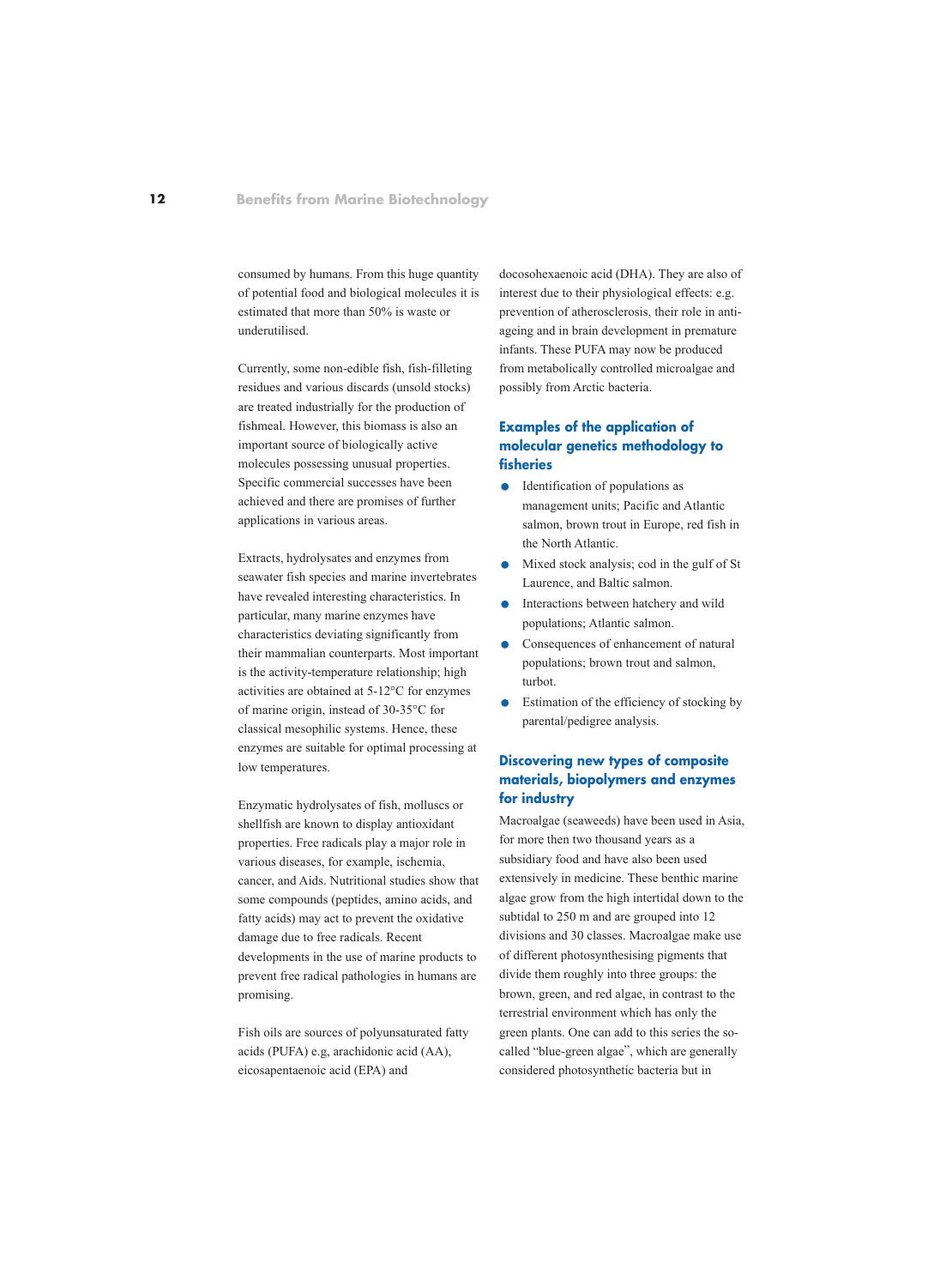

The brown seaweed, Fucus serratus, used in thalassotherapy in Europe. © Marine Institute, Ireland

reality, they bridge the gap between algae and bacteria. Their pigments, storage products, cellwall components, ultrastructure, reproduction mode and morphology, amongst others things, identify the different classes. From a biotechnological point of view, the biochemical diversity in seaweeds provides a potentially enormous variety of products, some of them of current biotechnological use. For example, polysaccharides from certain red algae (carrageenans and agars) or brown algae (alginates) are still largely used as jellifying or thickening agents in the food industry, in cosmetics or even in building materials. Other examples are shown below.

More recently, seaweeds have been used in aquaculture diets for urchin, abalone and fish as an alternative food source, due to the scarcity of fish meal and fish oil and the rise in costs in the feed industry. These seaweeds used in the feed contain all the essential amino acids, PUFAs, vitamins and minerals, and include a small portion of the protein as well. Seaweeds, in general, are high in essential minerals and vitamins and have been used for centuries in the human diet as a health food or for therapeutic uses. Only in the last decade

has it been known that compounds such as laminarin and fucoidans are known to have an antitumoral action, provide protection against radiation damage, lower cholesterol levels, help in wound repair, have an antiinflammatory action, have strong immonomodulatory effects, increase resistance to bacterial, viral and parasitic infections (e.g. they prevent infection after surgery), prevention of opportunistic infections in immunocompromised individuals (HIV sufferers; geriatric patients etc). Secondary metabolites, such as halogenated compounds, extracted from macroalgae are of great promise as antibacterial and antiviral agents or as antifouling agents. Extracts from certain red algae are used in bone-replacement therapy and in reducing "cellulite".

## **Biotechnological applications of seaweeds**

- ⇒ **Food industry, nutraceutics**
- ⇒ **Biomedicine/health care**
- ⇒ **Bio-pharmaceutics**
- ⇒ **Dental health care**
- ⇒ **Novel excipients/Delivery systems**
- ⇒ **Enzyme biotechnology**
- ⇒ **Biosensors**
- ⇒ **Bio-energy**
- ⇒ **Bioremediation**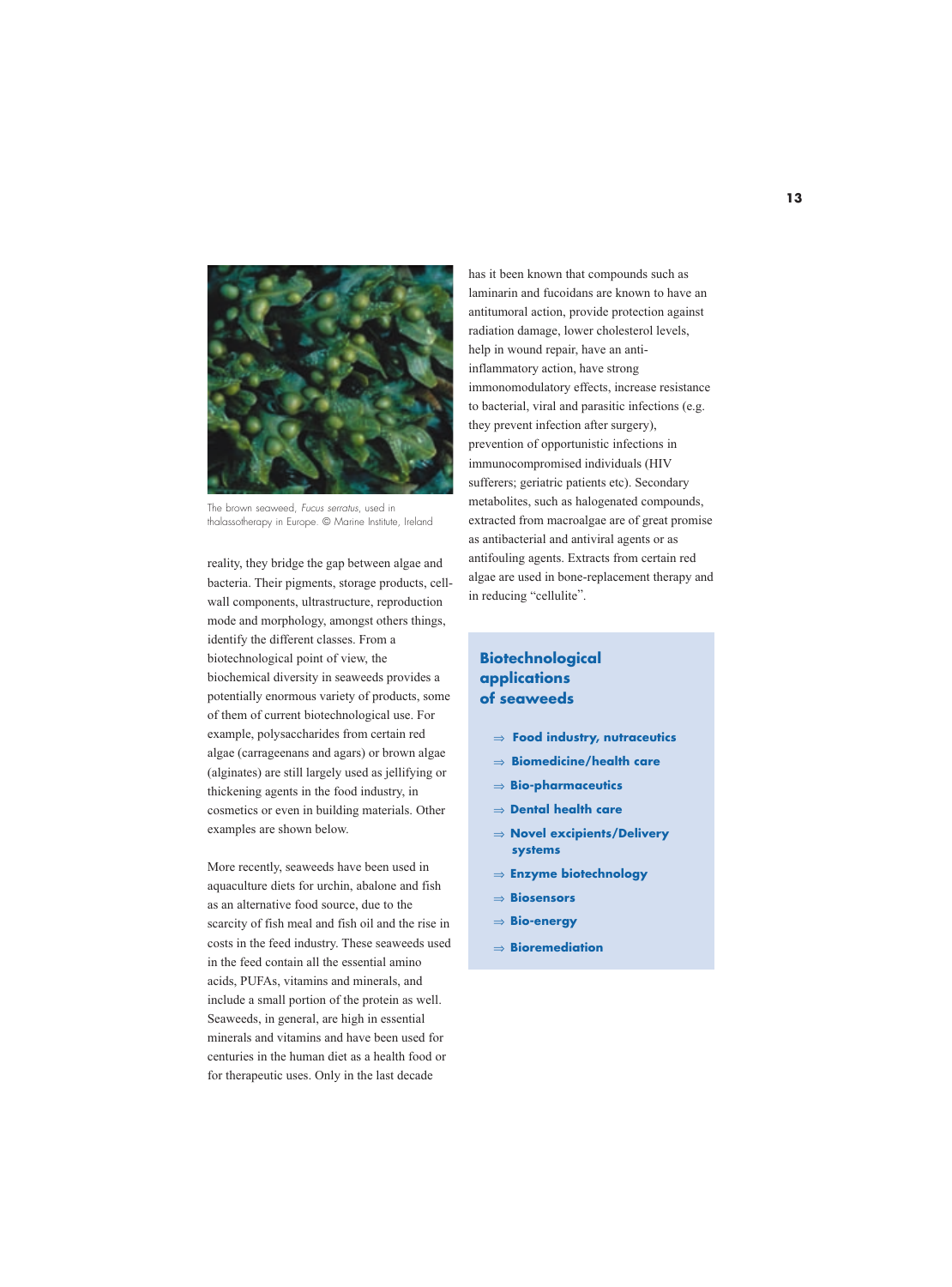

Lophelia pertusa – cold water corals "bioherms" found at depths of 200 - 1 000 m along the full extent of the European Atlantic margin. © Marine Biological Labs, Woods Hole, Mass.

Deep-sea hydrothermal vents now offer a new source of a variety of fascinating microorganisms well adapted to these extreme environments. This new bacterial diversity includes strains able to produce new molecules such as enzymes, polymers and other bioactive molecules. Screenings of isolates recovered from oceanographic cruises led to the discovery of a number of unusual microbial exopolysaccharides with interesting chemical and rheological properties. Among these polymers, poly-ß-hydroxyalkanoates (PHA) are of special interest.

In the same range of high molecular weight biological polymers, chitin, a co-polymer of Nacetylglucosamine and glucosamine, and chitosan, its N-deacetylated form, are found associated with proteins in the exoskeleton of many invertebrate species; annelids, shellfish, insects and also in the envelope of many fungi, moulds and yeasts. Chitin polymers are natural, non-toxic and biodegradable and they have many applications in food and pharmaceuticals as well as cosmetics.

New molecular tools will be applied to gain insight into the basic molecular processes by

which marine organisms adapt to their environments, including extreme environments. Examples of basic research leading to commercial applications are "antifreeze glyco-proteins" inhibiting ice crystal growth found in the tissues of fish in the Artic and Antartic (e.g. Arctic char) and in psychrophilic microorganisms. These may prove useful in industrial and medical cryopreservation processes.

# **Science and Technology Plan Objectives**

## **Rationale**

**T**he major goal of this proposal is to set out the intellectual framework and establish guidelines for implementation of a new European science and technology initiative in marine biotechnology. Like all such coordinated initiatives that anticipate the development of new and innovative technologies for industrial applications, marine biotechnology will involve coupling the results of high-quality research in all areas of marine biology with applications-oriented activities both in and outside the laboratory. The proposed advanced research will use state-of-the-art tools to investigate fundamental processes associated with marine organisms. Simultaneously, applied research will exploit new knowledge of unique properties of marine biota for industrial purposes.

A critically important element of this initiative is that the creativity of the individual scientist must be respected and supported since, ultimately, this will be the source of new ideas. Modes of technology transfer and subsequent larger scale development will also be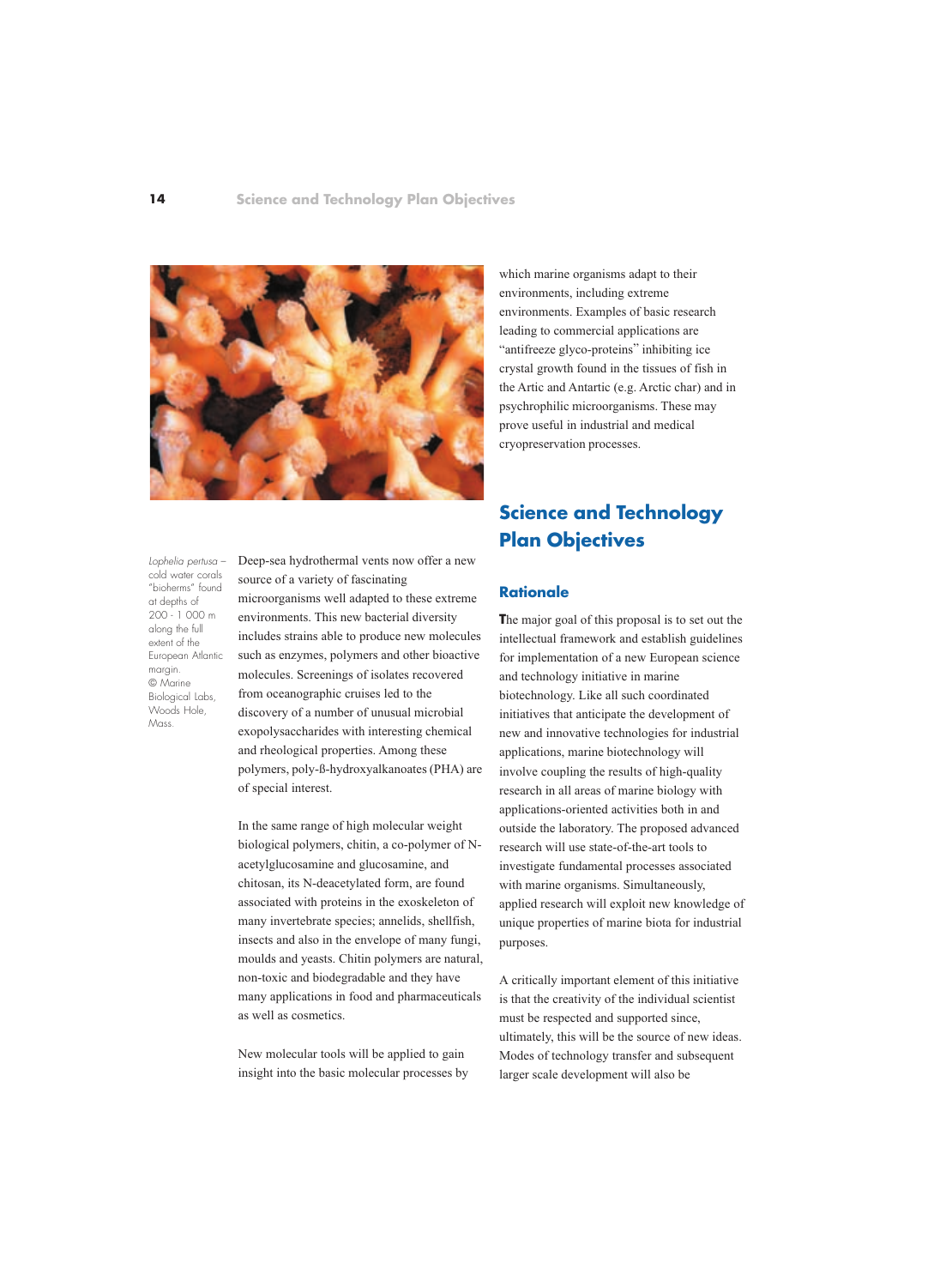considered. Accordingly, the most effective projects should contain a multidisciplinary component involving participation of marine and other biologists, biochemists, chemists, biochemical, chemical and process engineers all coming from the academic and from the industrial sectors. In addition, participants with commercial R&D, economic, business and marketing expertise should also be involved at some stage in the programme. Recognising the large variety of approaches by which developments in biotechnology have been and are being commercialised (spin-off, start-ups, joint ventures, strategic alliances, limited partnerships, acquisitions etc.), the initiative will not focus on a specific mode of commercialisation. Nevertheless, there should be a concerted effort to protect the intellectual property rights of both the individual scientists involved as well as those of the participating institutions (many of which will already have such provisions in their institutional guidelines). This is of particular importance for marine-based biotechnological discoveries since complications may arise from territorial issues and the problems of exclusion zones in coastal regions.

Recent technical advances have made life in the oceans more accessible to researchers and the general public alike. It should be emphasised that any coordinated effort in marine biotechnology has to consider the fact that the field suffers from a serious lack of fundamental understanding. This deficiency is mainly a consequence of the oceans containing most of the organismal biodiversity, with many organisms uniquely different from evolutionarily younger terrestrial organisms. Hence, it is to be anticipated that the development of the programme will almost certainly lead to an in-depth contribution to an understanding of basic science and that this

new knowledge will have a very positive effect on the subsequent applications-oriented research. Thus, rather than being mutually exclusive, the two approaches are expected to actually nurture each other and to contribute synergistically to a more productive effort in marine biotechnology.

#### **Objectives**

In accordance with the principles outlined above, the science plan outlined for the prospective European initiative in marine biotechnology aims to identify innovative, multidisciplinary, cooperative research programmes to be initiated in European universities, research institutes and industrial groups. It will be of particular importance:

- **.** to develop a coordinated effort which successfully incorporates the activities of scientists, engineers, industrial and business people in order to facilitate the development of new knowledge and technology and its subsequent transfer to potential users;
- **.** to direct primary efforts towards those areas of research in which marine systems offer distinct advantages as sources of novel compounds in bioprospecting efforts;
- **.** to focus research on areas confronted by specific problems (i.e. ecological) which threaten the environment (such as major forms of pollution in coastal regions);
- **.** to incorporate mechanisms and frameworks whereby technology can be successfully transferred to appropriate industries for subsequent R&D activities, scale-up and subsequent commercial development. Concepts such as proof of principle, ease of scale-up, protection of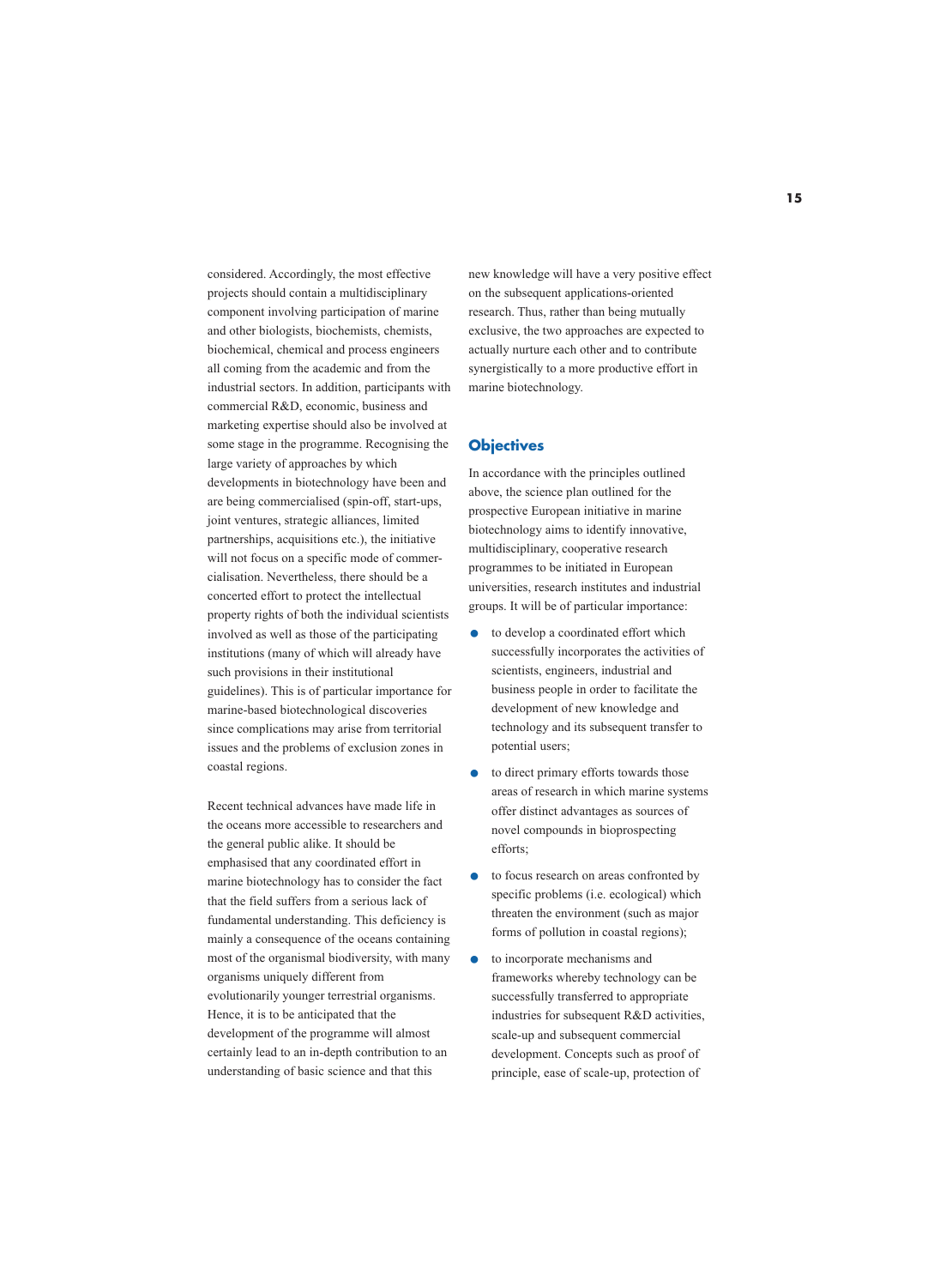intellectual property rights and environmental impact should be taken into consideration in developing such programmes;

- **.** to evaluate the current status of European marine bioprospecting/bioscreening (in comparison with developments in the USA, Japan and elsewhere), to identify key European marine ecosystems for bioprospecting (e.g. deep water *Lophelia* coral banks, cold water vents, etc.), and to promote the opportunities and R&D requirements for establishing Europe and European expertise in the evolving area of developing novel marine bioactive products and marine bioscreening;
- **.** to establish a mechanism whereby the new knowledge gained from the research phase of the various projects funded within the initiative can be publicised within the professional literature, among the relevant industries and to the public at large;
- **.** to establish guidelines whereby progress in the execution of these programmes can be realistically evaluated both in terms of their scientific merit and in terms of their potential for subsequent commercial application;
- **.** to develop a framework whereby students, post-doctoral researchers and other scientists can gain high level training in specialised areas of the marine sciences and in marine biotechnology.

## **Some potential areas for research and development**

The rapid developments and dramatic shifts in focus and public response in all aspects of biotechnology preclude the possibility of preparing a complete and exhaustive list of all research areas which can be expanded to fit the needs of a programme in marine biotechnology as outlined above. The areas presented in the following table are intended to convey some directions that appear to be important and promising areas for identification and development.

# **A European Strategy for Marine Biotechnology**

**B**iotechnology is an area of key national and international importance particularly in R&D as a foundation for the growth of industry, technology and medicine. Unfortunately, Europe has remained uncoordinated in its approach to reaping the benefits of marine biotechnology. This, however, can be reversed through the development and execution of an integrated strategy involving the following elements:

- **.** Funding, in a coordinated manner, creative, well-planned multi- and interdisciplinary research programmes.
- **.** Upgrading and maintaining the expertise, infrastructure and networking of European marine centres. This will allow for the improved coordination and integration of larger scale projects and provide for a more accessible, realistic monitoring of such projects.
- **.** Establishing a global network for dissemination of relevant discoveries in marine biotechnology accessible to all relevant academic, industrial, business and public sectors.
- **•** Providing incentives and guidance for establishing new modes of technology transfer; an important – and frequently the key element – in R&D efforts and subsequent industrial development.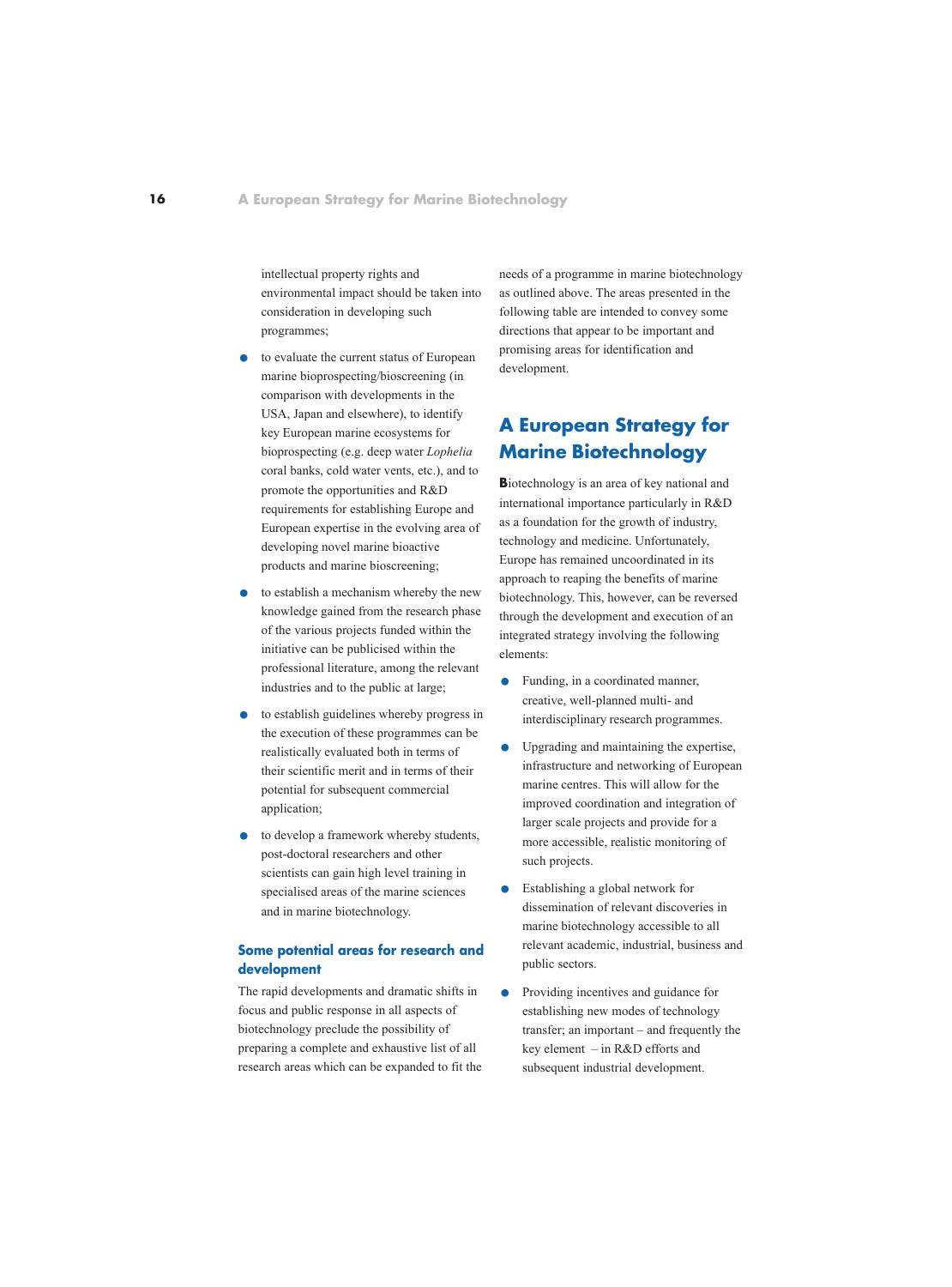| <b>Target Areas for research in marine biotechnology</b> |                                                                                                                                                                                                                                                                                                                                    |  |  |
|----------------------------------------------------------|------------------------------------------------------------------------------------------------------------------------------------------------------------------------------------------------------------------------------------------------------------------------------------------------------------------------------------|--|--|
| <b>Research Area</b>                                     | <b>Objectives</b>                                                                                                                                                                                                                                                                                                                  |  |  |
| <b>Genomics &amp; Proteomics</b>                         | Organismal and product databases and networks<br>Novel genes and gene products<br>Profiling genes and metabolic pathways<br>Identification of model organisms                                                                                                                                                                      |  |  |
| <b>Bioinformatics</b>                                    | New algorithms for specific predictions of drug actions<br>based on models of biological processes                                                                                                                                                                                                                                 |  |  |
| <b>Nanotechnology</b>                                    | New materials<br>Feasibility of carrying out biological and chemical processes<br>at the molecular and atomic level                                                                                                                                                                                                                |  |  |
| <b>Bioprospecting</b>                                    | Bioactive molecules<br>Pharmaceuticals<br>Added value products from fish waste<br>Novel drug targets                                                                                                                                                                                                                               |  |  |
| <b>Environmental</b><br>biotechnology                    | New processes<br>Biosensors and biomonitoring<br><b>Bioremediation</b><br>Detection and control of biofouling and corrosion                                                                                                                                                                                                        |  |  |
| <b>Aquaculture</b>                                       | Environmentally friendly production systems<br>Health improvement<br>Improved vaccines and microbial control<br>Models of host-pathogen interactions<br>Improvements in quality and productivity of marine organisms<br>Mariculture of novel species<br>Production of novel biomolecules<br>Production of germ-free marine animals |  |  |
| <b>Cell culture</b>                                      | Basic insights into fundamental cellular processes in<br>marine model organisms<br>Reliable biopharmaceutical production                                                                                                                                                                                                           |  |  |
| <b>Education &amp; Training</b>                          | Training and mobility grants for young scientists<br>Training and mobility grants for experienced marine<br>scientists in molecular biology                                                                                                                                                                                        |  |  |

## **A vision for marine biotechnology** in the 21<sup>st</sup> century

Implementation of a strategy for marine science and technology in Europe and in particular in marine biotechnology is built upon a vision, which has been defined and recognised by the major economic countries of the world. That vision itself arises from a number of significant facts that have major implications for the future of the human race.

**1.** The seas are essential to life on this planet and are widely regarded as the ecosystem where life began, and are therefore of enormous scientific interest. This system is also unique in that signalling, communication, feeding and defence mechanisms all take place in an aqueous medium,which in itself constitutes a unique environment.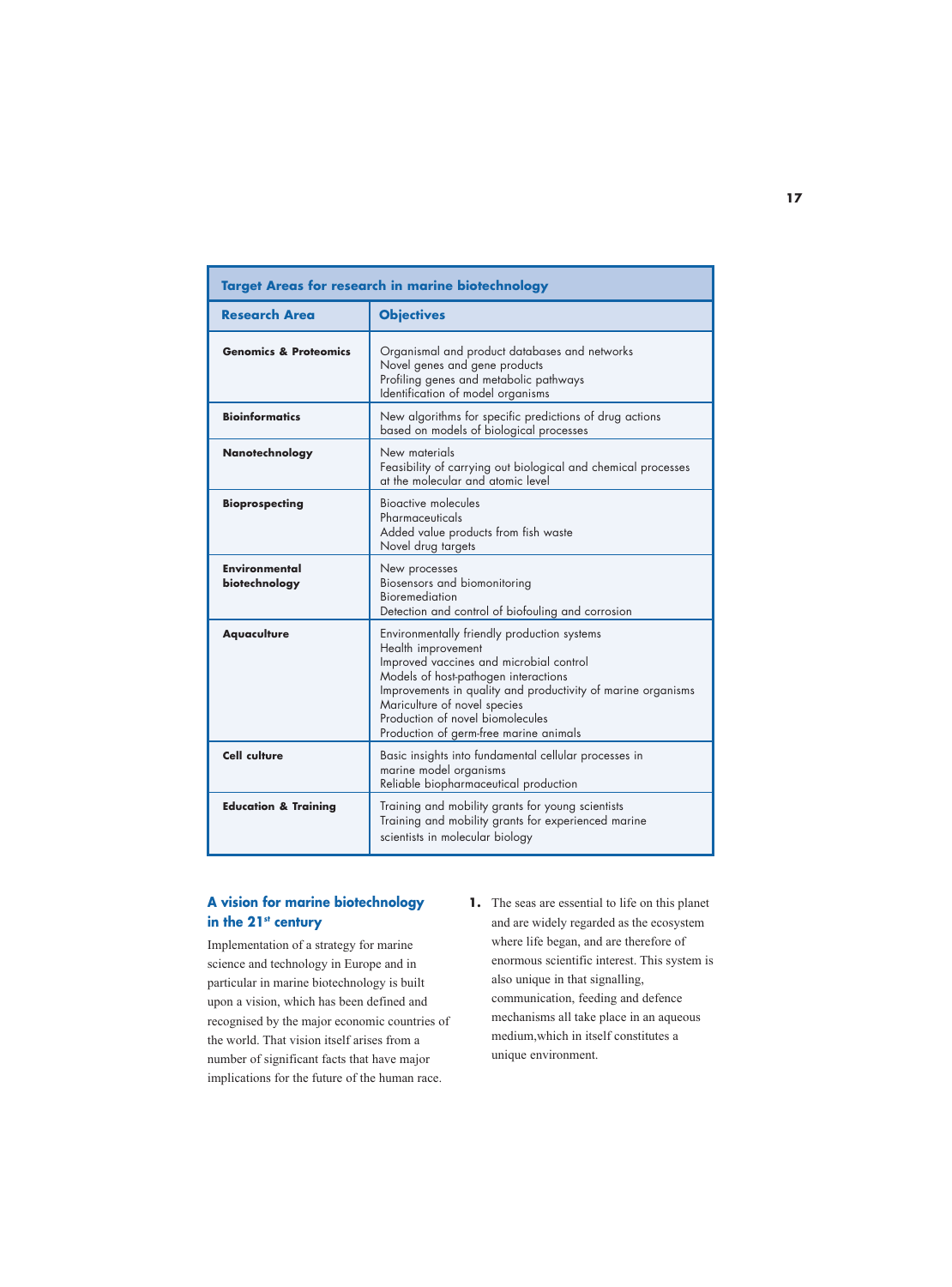- **2.** The variety and complexity of marine organisms is greater than for any other environment, and they represent a unique source of genetic information and chemical complexity.
- **3.** Marine microorganisms play a major role in control of the Earth's climate, and in mineralising many man-made pollutants.
- **4.** Marine life provides vast quantities of food.
- **5.** Marine organisms are unexplored and relatively understudied in comparison to terrestrial organisms.

**Europe must invest in expanding the knowledge base on marine life so that its intelligent management and application can be achieved.**

This can be carried out through a coordinated European Strategy for Marine Biotechnology, which must have the following components:

- **.** *Increase knowledge in key areas of marine biotechnology through funding scientific research and its biotechnological application;*
- **.** *Collaboration on a European scale in which Europe's marine stations are networked efficiently;*
- **.** *The promotion of industrial involvement in the application of scientific research;*
- **.** *The promotion of public understanding of the responsible and sustainable use of marine organisms.*

# **Key Areas for Development in Europe**

## **Bioprospecting/bioscreening for novel compounds**

**E**uropean marine ecosystems with specific biological characteristics should be studied as possible sources of novel compounds. Sampling should concentrate on specific groups of marine organisms, such as microorganisms (including marine algae) and invertebrates, which indicate a potential for novel compound development.



Rocky bottom locality (ca. 20 m depth) at Kongsfjordnesset in Kongsfjorden, Svalbard with the sea urchin Strongylocentrotus droebachiensis and the cnidarians Gersemia rubiformis and Urticina eques. © Bjoern Gulliksen

Modern approaches in screening for biologically active compounds comprise highly automated systems with high-throughput screens and sophisticated molecular assays. The provision of diverse but standardised samples is currently regarded as the major bottleneck in screening for bioactive compounds. Therefore, intelligent screening projects are needed that combine knowledge of marine habitats and organisms with appropriate high-throughput screens and molecular targets.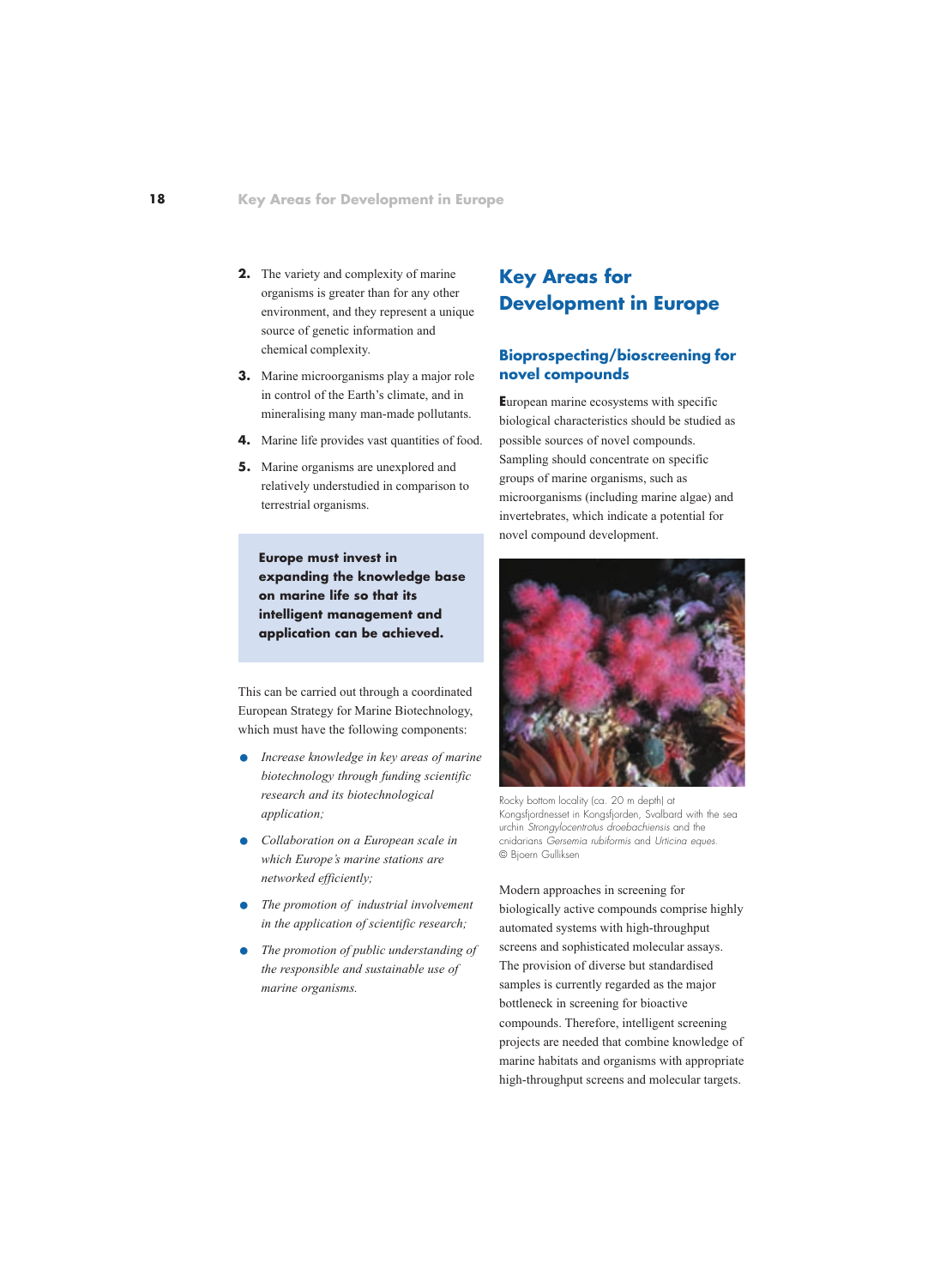The best combination of partners for such projects might be between biotechnological industries and academics.

## **Genomics and proteomics of marine organisms**

Sequencing of the total genomes of many organisms is rapidly advancing. With respect to marine organisms, the total genome of two microorganisms, common to marine waters of the archaebacter, *Methanoccus jannaschii* and of *Vibrio cholerae*, has now been completed. The genome sequence of the round-spotted pufferfish is nearing completion and that of the zebrafish is virtually 50% complete. Genetic screening will become a lot more important in the near future when the full relevance of bioinformatics and data mining are realised in the development of gene probes for antibiotics and other molecular targets. This means that the more we learn about gene sequences from genomics projects the better we can design specific gene probes to search for variations of gene products in these gene libraries. The molecular screening of genes and communities is complemented by a functional analysis of the obtained clone libraries after appropriate expression in industrial high-throughput units to detect novel biomolecules such as enzymes and antibiotics. Overall, this molecular approach shows great promise in making the genetic resources of most marine microorganisms accessible and should be supported.

## **Biosensors for the assessment of environmental quality and management of marine environments**

Biosensors are emerging from the combination of molecular biological tools, such as nucleic acid probes, with information technologies

such as silicon chips and nanotools. They are in demand for the assessment of environmental quality parameters of biological relevance such as inorganic and organic nutrients, toxic products of marine organisms and trace amounts of pollutants. Ideally, these biosensors have the capacity to operate unattended in automated systems accessible by remote sensing to provide data for large-scale surveillance of marine environments to enable forecasts of major threats to fisheries, aquaculture or public health. Biosensors are needed for major threats to human or animal welfare, for example, algal toxins and pathogenic organisms. The development of biosensors would need specific information from the genome of marine organisms and would assist bioscreening for toxic or valuable compounds.

## **Study of fundamental biological processes in lower invertebrates**

Research is required to determine what seasonal factors and life cycles or reproductive states are linked with the natural production of desired substances by lower invertebrates such as shellfish and crustaceans. Diet, physical and chemical conditions, distribution by phylogenetic affiliation, geographic location, water depth or association with symbiotic microorganisms might be some of the factors influencing production. Understanding their influence will be important in developing and/or optimising methods for the production of selected metabolites. To achieve this we need to improve our understanding of physiology, genetics, bio-chemistry and the ecology of marine organisms.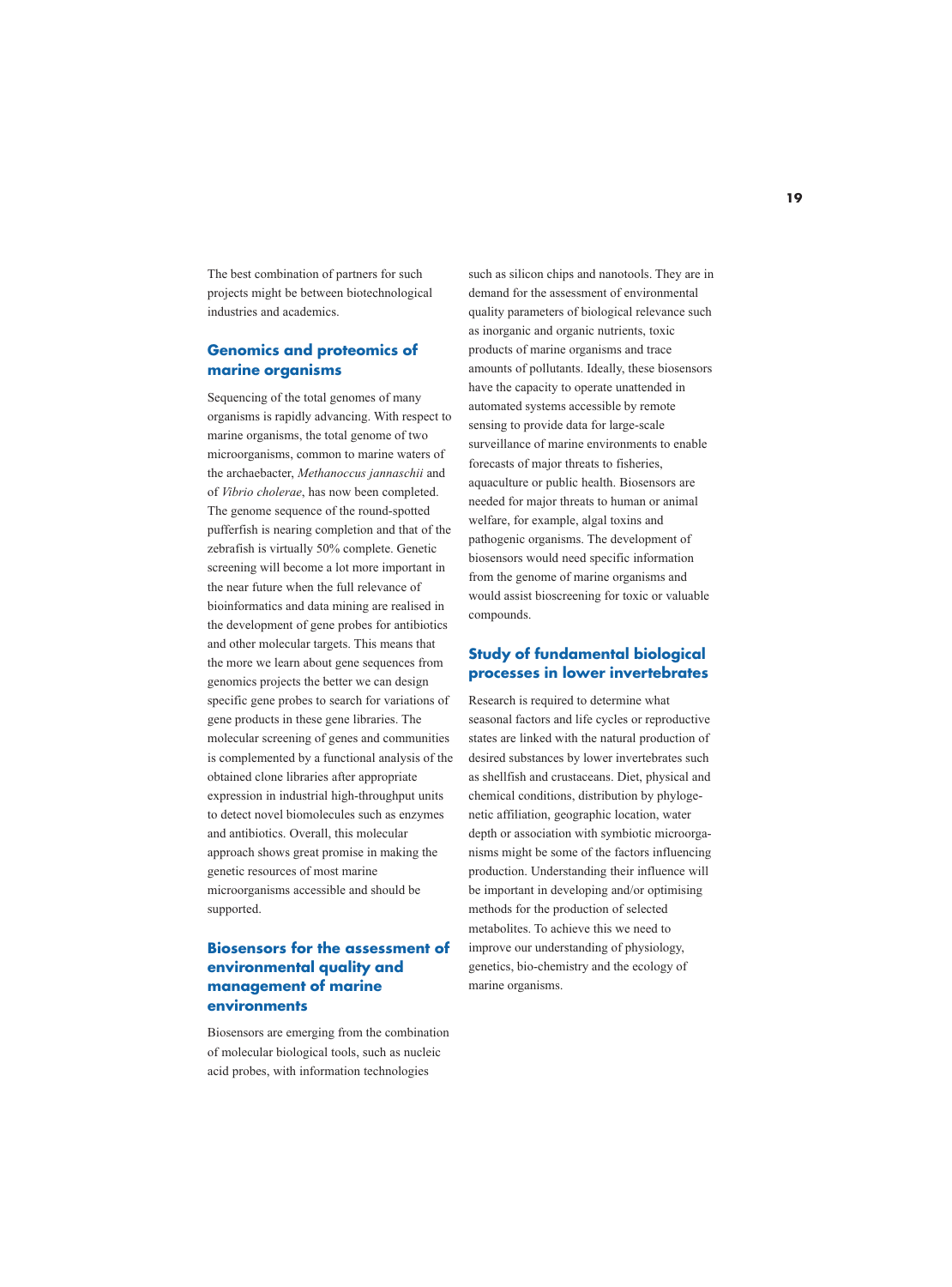## **Development of new methods for the production of marine organisms**

A reliable supply of marine organisms in large quantities is a major prerequisite for marine biotechnology. The problem, however, arises with sustainable development of these resources to ensure that the environmental impact is acceptable and that a uniform supply can be guaranteed. The most obvious route to ensure supply and quality of products that are found only in rare marine species is to develop effective production methods for these organisms. Development of culture methods provides one way of controllable and clean production with little negative environmental impact since harvesting from natural habitats would not be necessary. Alternative methods of production include culture of specific cell lines of marine invertebrates and molecular approaches to cell and tissue culture.

#### **Safe and sustainable aquaculture**

The major research issues in aquaculture are similar to those of other agricultural sectors, but the knowledge base for aquaculture is comparatively meagre. Development of this knowledge is a particular challenge due to the



Marine fish farm. © Marine Institute, Ireland

diversity of cultured aquatic species and the systems for their production. Despite the progress made in the cultivation of certain organisms, not all of them are adequately studied to allow optimum production, and the requirement for species diversification increases the need for research in this area. Further research is required on reproduction, larval and juvenile nutrition, optimal feeds and feeding, health of cultured populations, and to improve the quality of the final product.

Improved understanding of environmental, hormonal, nutritional and genetic control of reproduction as well as genetic selection of broodstock is required to optimise production and produce fish and shellfish of required growth, health and quality characteristics. Larval nutrition, diversification of marine organisms used for their first feeding, and development of efficient artificial diets for early larval stages together with feed-dispersing techniques would add to the quality of larvae and reduction of production costs. Exclusion of traditional raw materials from aquaculture feeds and possible limitation in the use of those remaining impose a great risk to aquaculture sustainability. New raw materials should be explored and/or developed for inclusion in fish feeds. Further understanding of the fish immune system and the relation of its condition to nutrition and stress would help in improvements in growth and disease resistance. The tools of molecular biology can furnish information about life cycles and mechanisms of pathogenesis, antibiotic resistance and disease transmission. Improved technologies must be developed for detecting and diagnosing pathogens and for enhancing the genetic basis of disease resistance. Improvements of the quality of the final product can be achieved through genetic selection and/ or understanding of biochemical and hormonal control of tissue growth and nutrient deposition.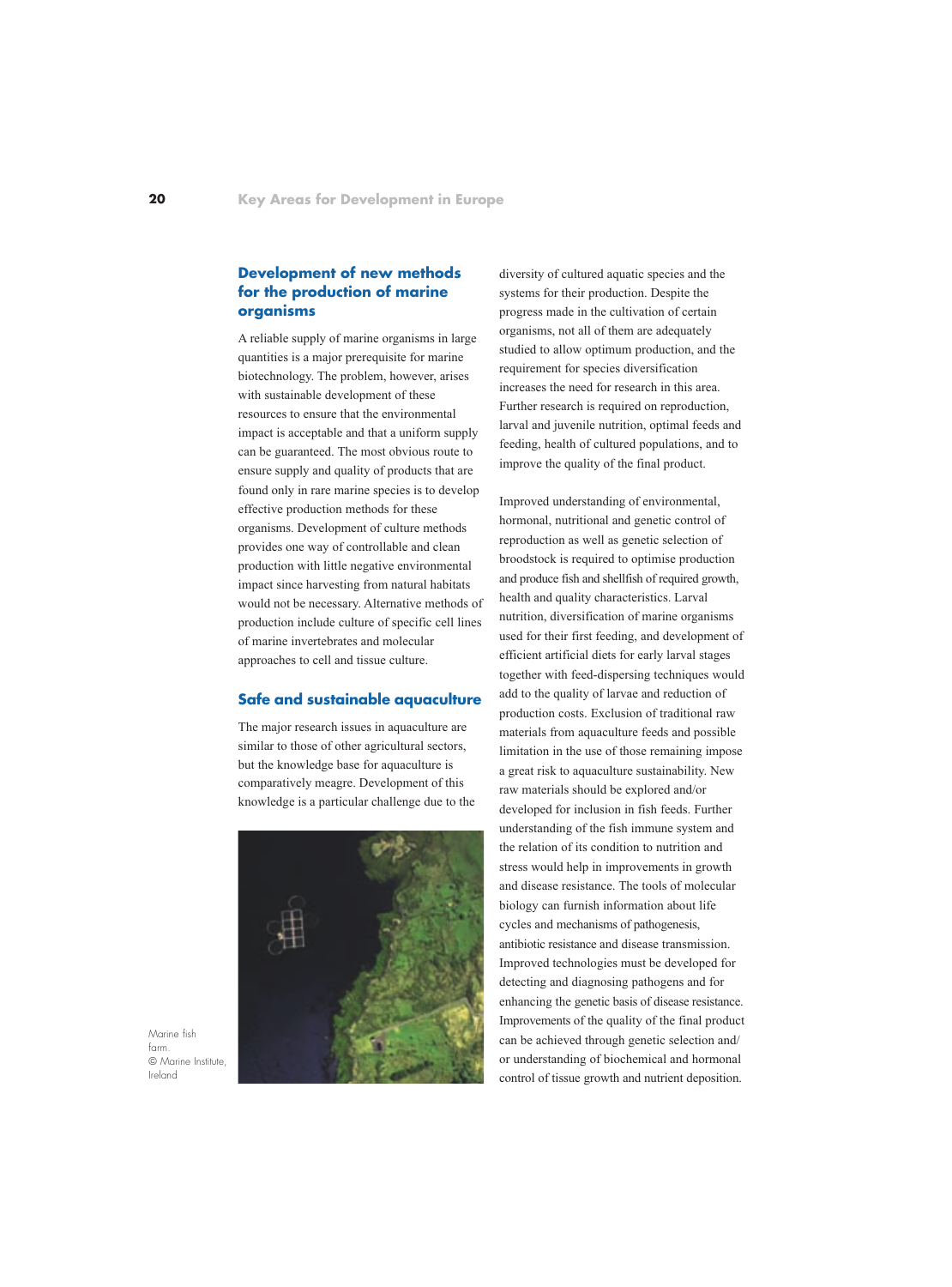Polyculture of marine species should be further explored as an environmentally friendly system of production of various marine organisms such as fish, bivalves, seaweeds and high protein phytoplankton biomasses. Culture of ornamental fish and captive breeding of species now rare in their native environments is of importance for the market and for the conservation of natural populations, and research efforts are required in this direction.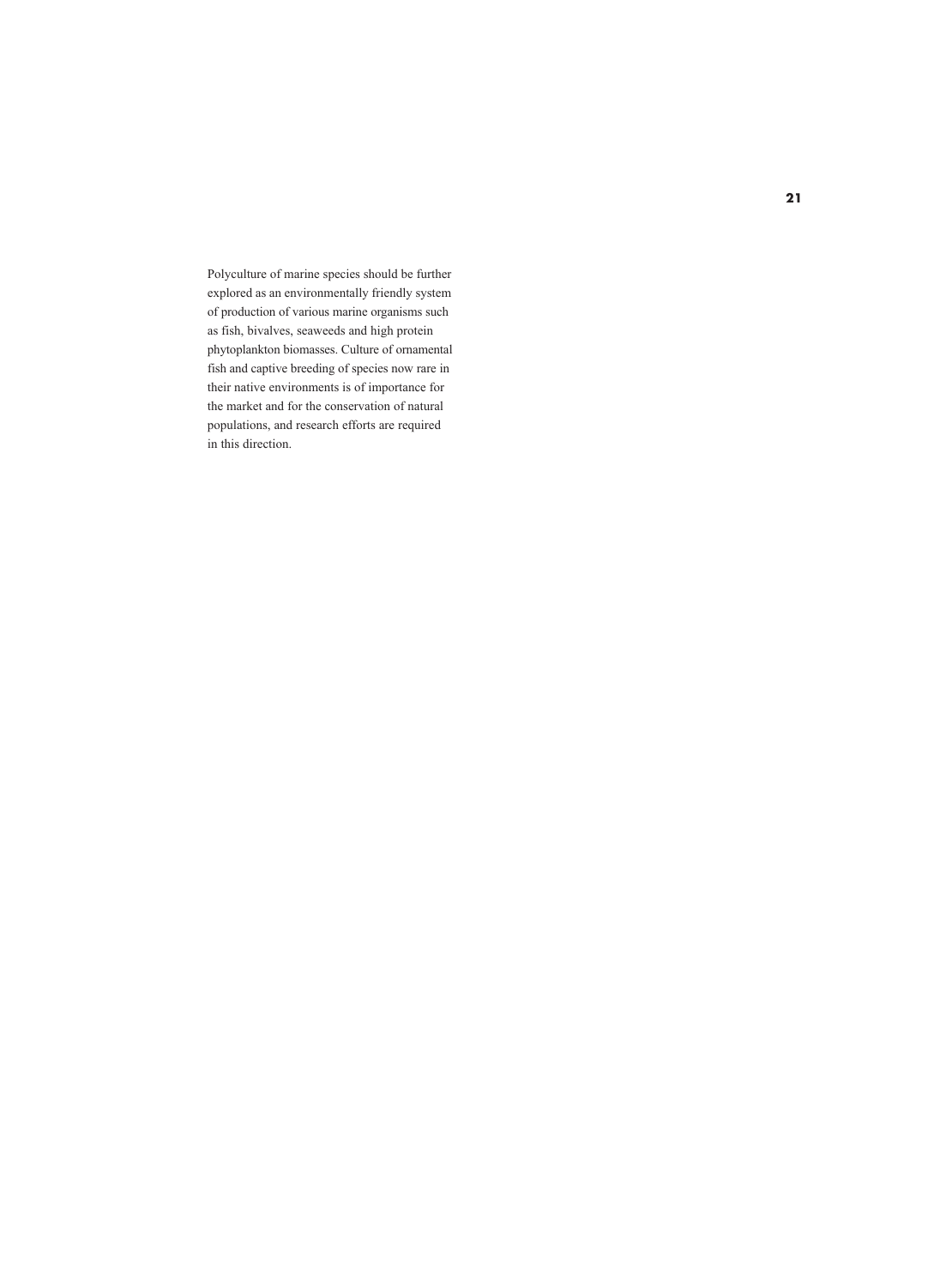#### **22 Appendix 1**

# **International Marine Biotechnology Initiatives**

#### **Marine biotechnology centres**

For well over a century a network of marine stations and, more recently, oceanographic institutes have been collecting information about the marine biota, marine animal husbandry and physiology. Led by interest in natural products from marine organisms, especially during the past decade, governments and industry recognised the importance of establishing interdisciplinary research centres focusing on marine biotechnology.

The initial leadership occurred in Japan. In the late 1980s, a cooperative initiative between industry and government (MITI) led to the establishment of two marine biotechnology institutes, one in Kamaishi and the second in Shizuoka. In 1990 the Japan Marine Sciences and Technology Center (JAMSTEC) was established in Yokoska to investigate the deep-sea environment (DEEP-STAR). Modifying the submersible vehicle (Alvin), designed initially at the Woods Hole Oceanographic Institute (USA), JAMSTEC built Shinkai 2000 and Shinkai 6500 capable of retrieving biological specimens at greater depths in the ocean.

The creation of a Sea Grant program in the USA through NOAA led to a funding mechanism for marine biotechnology in the USA. Shortly thereafter the University of Maryland, with federal support, established the Center of Marine Biotechnology in the University of Maryland Biotechnology Institute, and Canada developed the Institute for Marine Biosciences in Halifax for the study of basic marine science with the aim of promoting marine biotechnology through a study of genomics and proteomics.

In Italy, the Stazione Zoologica in Naples has strong initiatives in molecular evolution and developmental biology.

Norway has four universities pursuing marine science including marine biotechnology: in Oslo, Bergen, Trondheim and in the Arctic at Tromsø. There are also several marine research institutes, such as the Institute of Marine Research in Bergen and the Norwegian Institute of Fisheries and Aquaculture in Tromsø, and large-scale aquaculture stations are located near Bergen, at Sunndalsøra and in Tromsø. There is also a research station at Ny Ålesund on Spitsbergen at 79°N. The creation of a Research Council for fisheries and the establishment of two national institutions in Tromsø (The Norwegian College of Fishery Science, part of the University of Tromso, and the applied Norwegian Institute of Fisheries and Aquaculture Research) in the early 1970s resulted in the establishment of a national centre of marine biotechnology involving these institutions. In the mid 1990s an international marine molecular biology centre (The SARS Centre) was established in Bergen, and is devoted mainly to marine developmental biology.

In Germany a centre for marine natural products is being planned/formed in the Bremerhaven/ Wilhemshaven area, and an Institute for Marine Biotechnology has been established within the University of Greifswald. The state programme of Lower Saxony on marine biotechnology is in its fourth year and will terminate in December 2002. The first phase was completed in December 2000 with over 20 research groups that include projects studying areas such as marine actinomycetes. Several new bioactive substances have been found and are in analysis. The Federal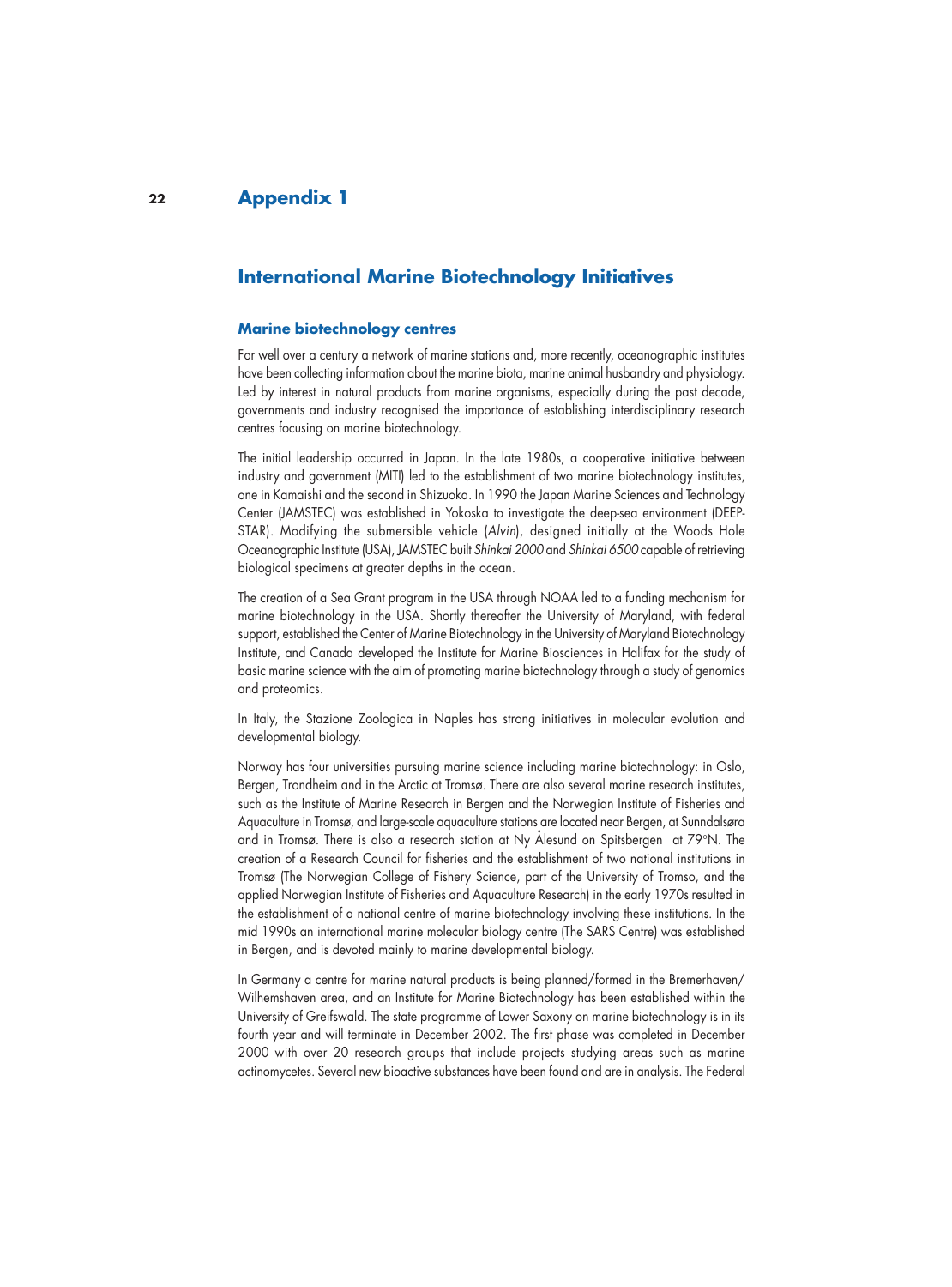programme for marine natural products research is in its third year. There are about 25 universities or research institutes; in addition about 15 companies from Germany are involved. The results are currently restricted, but promising results have been obtained with marine fungi.

A Department for Marine Biotechnology was established in Heriot-Watt University, Edinburgh that offers courses in marine biotechnology, including marine microbiology, aquaculture related subjects e.g. nutrition, disease) as well as marine lipids.

In France, research in marine biotechnology is carried out at several locations, and in funded universities, IFREMER and CNRS. There are concentrations of such activities in the Brest-Nantes region, and in the south (Montpellier-Marseille). Activities are mainly centred on biomass upgrading, hyperthermophilic polymers and enzymes and marine natural substances. IFREMER has also a strong research activity in aquaculture and aquaculture-related pathogenesis. The French marine stations have also developed programmes in molecular developmental biology.

Australia concentrated its activity at the Australian Tropical Sciences and Technology Park, James Cook University in Townsville and at the Australian Institute of Marine Science (AIMS) for researching the animals and plants of the Barrier Reef for biologically active compounds.

In 1997 the Centre de Investigacion Cientifica y de Educacion Superior de Ensenada (CICESE), Mexico, set up graduate programmes in acquaculture and marine biotechnology. In Chejo City, Korea, a Department of Marine Biotechnology is being formed at Chejo National University. An international (BET/BATCHEN) Centre of Marine Biotechnology has been established at the Ocean University of Qingdao.

The critical factor in the establishment of these centres was the willingness of the respective governments to recognise the importance of marine biotechnology and commit major funds to support them.

#### **Professional marine biotechnology activities**

Since 1989 there have been five International Marine Biotechnology Conferences (IMBC) (Tokyo 1989; Baltimore 1991; Tromso 1994; Sorrento 1997; and Townsville 2000). The Japanese Society for Marine Biotechnology, the Foundation for Advancement of International Science, the International Scientific Committee for Biotechnology and the International Council of Scientific Unions organised the first IMBC. An International Organising Committee and an International Scientific Advisory Board was formed which has planned the subsequent IMBC meetings. The first European meeting took place in 1992 in Montpellier. In 1998 and 1999, Marine Biotechnology meetings involving European participants took place respectively in Willemshaven (Germany) and Noordwijkerhout (Netherlands). In August 1998, the first UK Marine Biotechnology Conference was held in Edinburgh, Scotland. Two new marine journals were established: Journal of Marine Biotechnology (Japan) and Molecular Marine Biology and Biotechnology (USA). These have recently merged to form Marine Biotechnology, an international journal on the molecular and cellular biology of marine life and its technology applications.

The Japanese Society for Marine Biotechnology was organised in 1989. Since then the American Society for Molecular Marine Biology and Biotechnology, the Asian-Pacific Society of Marine Biotechnology and the Pan-American Marine Biotechnology Association were formed. In the USA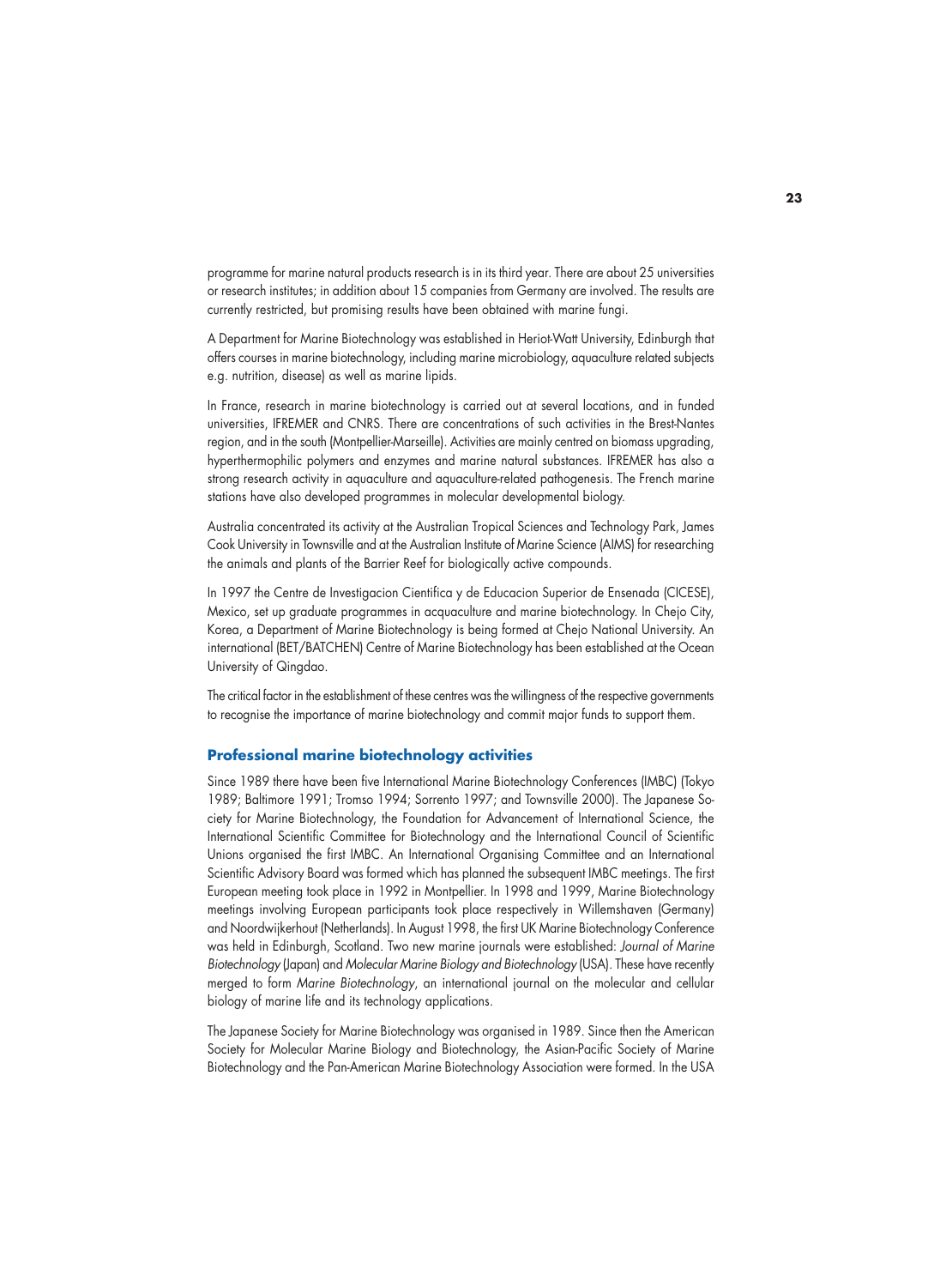**24**

the National Association of Marine Laboratories and, in Europe, the European Network of Marine Laboratories were formed, with strong interests in marine biotechnology. Marine biotechnology institutes have been created in Japan, USA. and Europe. In the past few years in the USA the Committee on Life Sciences and Health of the Federal Co-ordinating Council for Science, Engineering, and Technology has pointed out the opportunities in marine biotechnology. In 2000 Canada initiated a 27 million Canadian dollar interdisciplinary programme (Aquanet) to support aquaculture in that country.

## **Marine Biotechnology Conferences and Organisations**

| <b>Conferences</b>                                                                                                                                                       |                 |
|--------------------------------------------------------------------------------------------------------------------------------------------------------------------------|-----------------|
| International Marine Biotechnology Conference (IMBC).<br>1989, Japan; 1991, Baltimore, US; 1994, Tromsø, Norway<br>1997, Naples, Italy; 2000, Townsville, Queensland     |                 |
| 10th International Symposium on Marine Natural Products<br>$\bullet$<br>Okinawa, Japan, 24-29 June 2001                                                                  |                 |
| Natural Products from Marine Microorganisms. International Conference (2002)<br>$\bullet$<br>Greifswald, Germany.                                                        |                 |
| Ist European Conference on Marine Biotechnology<br>$\bullet$<br>1992. Montpellier, France.                                                                               |                 |
| Marine Microorganisms for Industry' Symposium<br>1997. Brest, France.                                                                                                    |                 |
| Marine Bioprocess Engineering' Symposium<br>1998. Noordwijkerhout. The Netherlands                                                                                       |                 |
| Asia- Pacific Marine Biotechnology Conference (APMBCI)<br>$\bullet$<br>1995, Shimuzi, Japan;<br>1997, Phuket, Thailand;<br>1999, Marine Science Inst., Univ. Philippines |                 |
| Asia Pacific Conference on Algal Biotechnology<br>1997, Phoket, Thailand                                                                                                 |                 |
| 1st UK Conference on Marine Biotechnology, (UKMBC)<br>1996 Edinburgh                                                                                                     |                 |
| Marine Lipids<br>Brest, France, 19-20 November 1998                                                                                                                      |                 |
| EU/US Task Force on Marine Biotechnology: research Issues in Biotechnology<br>Brussels, 8-9 August 1996                                                                  |                 |
| International Symposium on Marine Biotechnology<br>$\bullet$<br>Wilhelmshaven, Germany, 19-22 July 1998                                                                  |                 |
| International Symposium on Progress and Prospect of Marine Biotechnology (ISPPMB '98)<br>$\bullet$<br>Qingdao, China, 6-9 October 1998                                   |                 |
| EU-China Aquaculture Biotechnology Workshop<br>Huangzhou, China, 16-19 January 2000                                                                                      |                 |
| International Symposium on Marine Biotechnology<br>$\bullet$<br>Qingdao, China, 6-9 December 2000                                                                        |                 |
| <b>Organisations</b>                                                                                                                                                     |                 |
| European Society for Marine Biotechnology (ESMB)<br>$\bullet$                                                                                                            | Founded in 1995 |
| Japanese Society for Marine Biotechnology<br>$\bullet$                                                                                                                   | Founded in 1989 |
| Pan American Marine Biotechnology Association                                                                                                                            | Founded in 1999 |
| Asian-Pacific Marine Biotechnology Society                                                                                                                               | Founded in 1995 |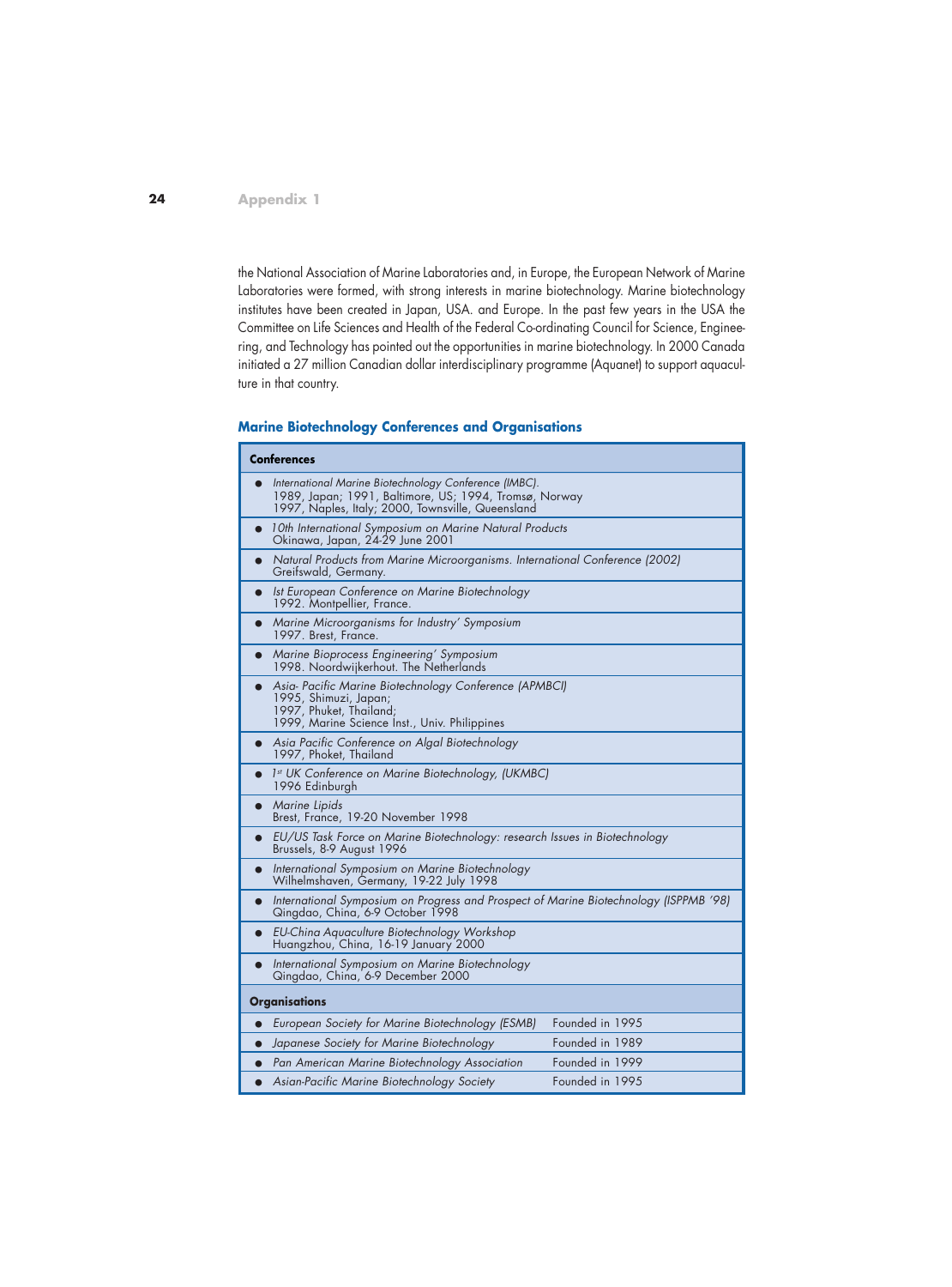#### **Marine biotechnology initiatives in Europe**

A comprehensive programme for Marine Biotechnology at the European level has not been formulated. However, the EU's Marine Science and Technology (MAST III) programme (part of the Fourth Framework Programme, 1994-1998) did include a technology section that supported marine biotechnology projects. Nine such projects were supported under MAST-III (see Table below).

The current Fifth Framework Programme (1998–2002) while not containing a specific programme on marine science and technology, supports marine research under the Key Action "Sustainable Marine Ecosystems". This Key Action in turn supports biotechnology applications under area 3.2.3 "Technologies for safe, sustainable and economic exploration and exploitation of marine resources". To date, four marine biotechnology projects have been supported under this Key Action (see Table below) and as the programme is not yet closed, additional marine biotechnology projects may be supported in the future.

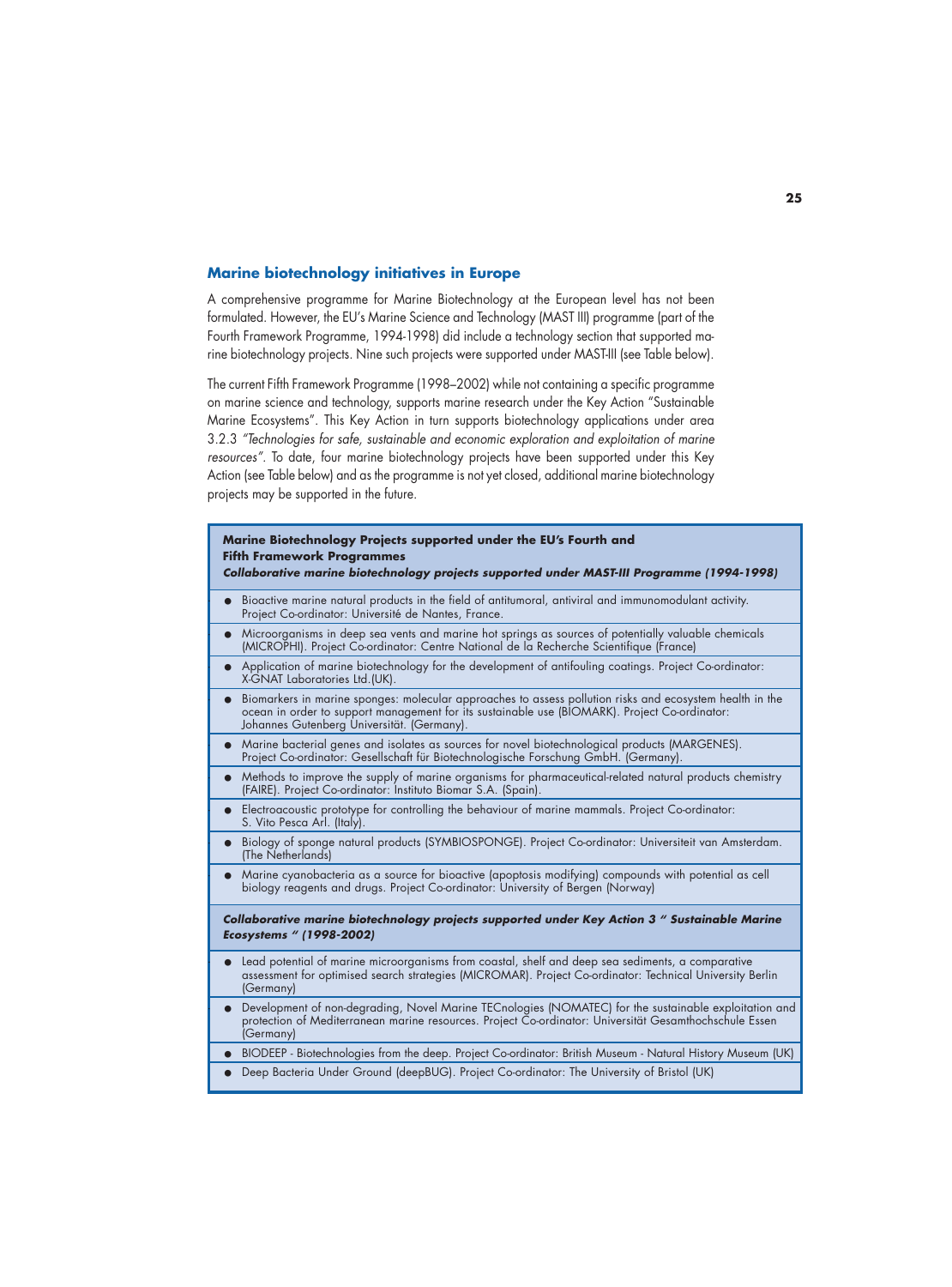National initiatives of single countries within the European Union rarely focus directly on marine biotechnology. They often focus on single topics within marine biotechnology that are of specific interest to the scientific community in the respective country. For example, within its marine research programme, Germany has a section on marine natural products where projects with a 50% industrial support that lead to products for pharmaceutical and chemical industries will be funded. France has a special programme on the study of high value-added molecules from hydrothermal microorganisms and algae. The United Kingdom has initiatives on marine biofouling and marine microbial biodiversity which seek biotechnological exploitation. Norway has a biotechnology programme, which also for a period launched a sub-programme in marine biotechnology. Apart from that, Norway also has had several programmes related to disease prevention in aquaculture. These nationwide programmes are often complemented by regional programmes that are substantially smaller in size and geared towards specific interest of coastal regions in profiting from the exploitation of local marine resources.

#### **Programmes to study European marine ecosystems**

Marine ecosystem research has been well supported by the EU Framework Programmes and summaries of many of these projects can be found in the Proceedings of the various MAST days and EurOCEAN Conferences (Brussels, 1993; Sorrento, 1995; Lisbon, 1998; Hamburg, 2000). Large Regional Ecosystems projects have also been supported and include BASYS (Baltic Systems Study), MATER (Mediterranean Mass Transfer and Ecosystem Response1996-1999) and more recently a cluster of projects focusing on the Lophelia corals of the European Atlantic Margin.

Information on EU-funded projects, including marine projects, can be accessed from the CORDIS Website (http://www.cordis.lu/eesd/src/proj\_env.htm).

National programmes of single EU countries for the study of European marine ecosystems are normally limited to "backyard" studies, i.e. the country's own shoreline and the adjacent seas. In addition to these research programmes, the individual countries maintain large monitoring and survey programmes to control obligations stemming from international treaties for the protection of the sea such as HELCOM for the Baltic and OSPARCOM for the northeast Atlantic. A very comprehensive review of the state of marine ecosystems on the European Atlantic Margin is contained in the OSPAR Quality Status Report 2000 (http://www.ospar.org/eng/html/ welcome.html) and in the supporting Regional and Sub-Regional Reports. These national monitoring programmes, together with the European Marine Research Stations network (MARS) could provide a very economical means of obtaining material from the European seas for biotechnological research projects.

#### **Acknowledgements**

The Feasibility Study Group wishes to acknowledge the support of the European Science Foundation and the International Marine Centre (Sardinia) for their support in hosting the Feasibility Study Group meeting at Torregrande (22-24 November 2000) and the Marine Institute (Ireland) for the meeting in Galway (25-27 July 2001).